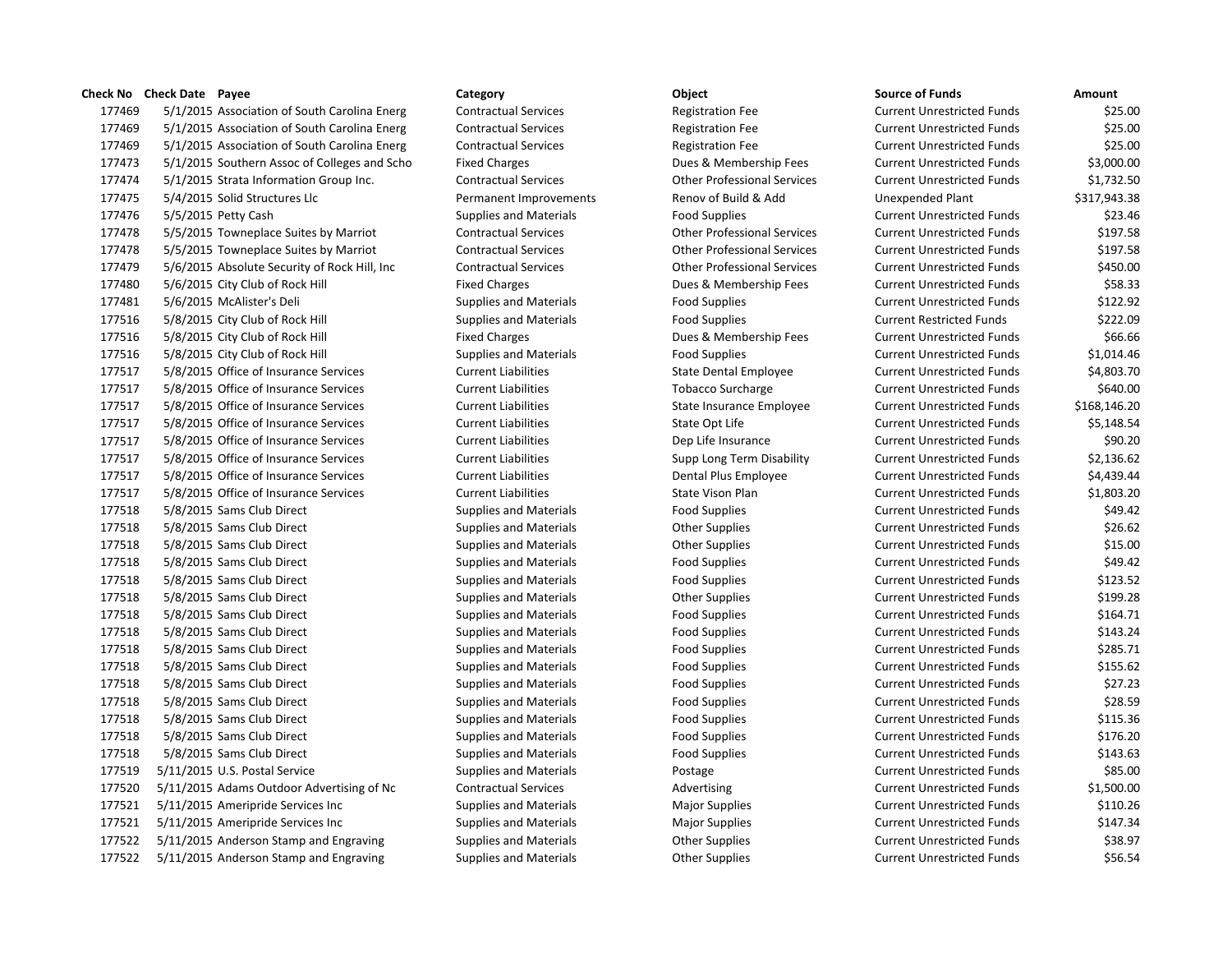|        | Check No Check Date Payee                  | Category                      | Object                             | <b>Source of Funds</b>            | Amount  |
|--------|--------------------------------------------|-------------------------------|------------------------------------|-----------------------------------|---------|
| 177523 | 5/11/2015 Baker and Taylor                 | Equipment                     | Library Books, Maps & Film         | <b>Current Unrestricted Funds</b> | \$28    |
| 177523 | 5/11/2015 Baker and Taylor                 | Equipment                     | Library Books, Maps & Film         | <b>Current Unrestricted Funds</b> | \$2     |
| 177523 | 5/11/2015 Baker and Taylor                 | Equipment                     | Library Books, Maps & Film         | <b>Current Unrestricted Funds</b> | \$15    |
| 177523 | 5/11/2015 Baker and Taylor                 | Equipment                     | Library Books, Maps & Film         | <b>Current Unrestricted Funds</b> | \$27    |
| 177523 | 5/11/2015 Baker and Taylor                 | Equipment                     | Library Books, Maps & Film         | <b>Current Unrestricted Funds</b> | \$11    |
| 177523 | 5/11/2015 Baker and Taylor                 | Equipment                     | Library Books, Maps & Film         | <b>Current Unrestricted Funds</b> | \$47    |
| 177524 | 5/11/2015 Canon Solutions America Inc      | <b>Supplies and Materials</b> | Photocopy Supplies                 | <b>Current Unrestricted Funds</b> | \$10    |
| 177525 | 5/11/2015 Caretaker Management Service Inc | <b>Contractual Services</b>   | <b>Other Professional Services</b> | <b>Current Unrestricted Funds</b> | \$1,20  |
| 177526 | 5/11/2015 Carolina Landscape Supplies Inc. | <b>Supplies and Materials</b> | <b>Maintenance Supplies</b>        | <b>Current Unrestricted Funds</b> | \$2,25  |
| 177527 | 5/11/2015 Catering Affairs                 | <b>Supplies and Materials</b> | <b>Food Supplies</b>               | <b>Current Unrestricted Funds</b> | \$1,26  |
| 177528 | 5/11/2015 Chef's Catering                  | <b>Supplies and Materials</b> | <b>Food Supplies</b>               | <b>Current Unrestricted Funds</b> | \$3,10  |
| 177529 | 5/11/2015 City Electric Accounts - Sc      | <b>Contractual Services</b>   | General Repair                     | <b>Current Unrestricted Funds</b> | \$25    |
| 177529 | 5/11/2015 City Electric Accounts - Sc      | <b>Contractual Services</b>   | <b>General Repair</b>              | <b>Current Unrestricted Funds</b> | \$1     |
| 177530 | 5/11/2015 Dade Paper and Bag Co            | <b>Supplies and Materials</b> | Janitorial Supplies                | <b>Current Unrestricted Funds</b> | \$1,39  |
| 177530 | 5/11/2015 Dade Paper and Bag Co            | <b>Supplies and Materials</b> | Janitorial Supplies                | <b>Current Unrestricted Funds</b> | \$1,31  |
| 177530 | 5/11/2015 Dade Paper and Bag Co            | <b>Supplies and Materials</b> | Janitorial Supplies                | <b>Current Unrestricted Funds</b> | \$68    |
| 177531 | 5/11/2015 Data Network Solutions Inc       | <b>Contractual Services</b>   | <b>Other Contractual Services</b>  | <b>Current Unrestricted Funds</b> | \$30    |
| 177531 | 5/11/2015 Data Network Solutions Inc       | <b>Contractual Services</b>   | <b>Other Contractual Services</b>  | <b>Current Unrestricted Funds</b> | \$39    |
| 177532 | 5/11/2015 William A. Dixon                 | Permanent Improvements        | Other Permanent Imp                | <b>Unexpended Plant</b>           | \$20    |
| 177532 | 5/11/2015 William A. Dixon                 | Permanent Improvements        | Other Permanent Imp                | Unexpended Plant                  | \$77    |
| 177533 | 5/11/2015 Education to Go                  | <b>Contractual Services</b>   | <b>Other Professional Services</b> | <b>Current Unrestricted Funds</b> | \$32    |
| 177533 | 5/11/2015 Education to Go                  | <b>Contractual Services</b>   | <b>Other Professional Services</b> | <b>Current Unrestricted Funds</b> | \$60    |
| 177533 | 5/11/2015 Education to Go                  | <b>Contractual Services</b>   | <b>Other Professional Services</b> | <b>Current Unrestricted Funds</b> | \$13    |
| 177533 | 5/11/2015 Education to Go                  | <b>Contractual Services</b>   | <b>Other Professional Services</b> | <b>Current Unrestricted Funds</b> | \$      |
| 177533 | 5/11/2015 Education to Go                  | <b>Contractual Services</b>   | <b>Other Professional Services</b> | <b>Current Unrestricted Funds</b> | \$1     |
| 177533 | 5/11/2015 Education to Go                  | <b>Contractual Services</b>   | <b>Other Professional Services</b> | <b>Current Unrestricted Funds</b> | \$13    |
| 177534 | 5/11/2015 ESP Associates PA                | Permanent Improvements        | Fees, Arch, Eng & Other            | <b>Unexpended Plant</b>           | \$5,80  |
| 177534 | 5/11/2015 ESP Associates PA                | Permanent Improvements        | Fees, Arch, Eng & Other            | Unexpended Plant                  | \$2,88  |
| 177535 | 5/11/2015 Gateway Supply Company           | <b>Contractual Services</b>   | General Repair                     | <b>Current Unrestricted Funds</b> | Ś       |
| 177535 | 5/11/2015 Gateway Supply Company           | <b>Contractual Services</b>   | General Repair                     | <b>Current Unrestricted Funds</b> | \$24    |
| 177536 | 5/11/2015 Gruber Power Services            | <b>Supplies and Materials</b> | <b>Major Supplies</b>              | <b>Current Unrestricted Funds</b> | \$2,50  |
| 177536 | 5/11/2015 Gruber Power Services            | <b>Supplies and Materials</b> | <b>Major Supplies</b>              | <b>Current Unrestricted Funds</b> | \$27    |
| 177537 | 5/11/2015 Honey Baked Ham Company          | <b>Supplies and Materials</b> | <b>Food Supplies</b>               | <b>Current Unrestricted Funds</b> | \$36    |
| 177537 | 5/11/2015 Honey Baked Ham Company          | <b>Supplies and Materials</b> | <b>Food Supplies</b>               | <b>Current Unrestricted Funds</b> | \$23    |
| 177537 | 5/11/2015 Honey Baked Ham Company          | <b>Supplies and Materials</b> | <b>Food Supplies</b>               | <b>Current Unrestricted Funds</b> | \$78    |
| 177538 | 5/11/2015 Jacksons Kitchen                 | <b>Supplies and Materials</b> | <b>Food Supplies</b>               | <b>Current Unrestricted Funds</b> | \$79    |
| 177539 | 5/11/2015 YTC Employee                     | <b>Supplies and Materials</b> | <b>Maintenance Supplies</b>        | <b>Current Unrestricted Funds</b> | \$59    |
| 177540 | 5/11/2015 Johnson Controls Inc             | <b>Contractual Services</b>   | <b>Other Professional Services</b> | <b>County Projects</b>            | \$8,85  |
| 177540 | 5/11/2015 Johnson Controls Inc             | <b>Contractual Services</b>   | <b>Other Professional Services</b> | <b>County Projects</b>            | \$7,83  |
| 177541 | 5/11/2015 Keck and Wood, Inc               | Permanent Improvements        | Fees, Arch, Eng & Other            | Unexpended Plant                  | \$10,16 |
| 177542 | 5/11/2015 Kone Inc. 6082                   | <b>Contractual Services</b>   | <b>Other Contractual Services</b>  | <b>Current Unrestricted Funds</b> | \$44    |
| 177543 | 5/11/2015 Love Security Services Inc       | <b>Contractual Services</b>   | <b>Other Contractual Services</b>  | <b>Current Unrestricted Funds</b> | \$43    |
| 177543 | 5/11/2015 Love Security Services Inc       | <b>Contractual Services</b>   | <b>Other Contractual Services</b>  | <b>Current Unrestricted Funds</b> | \$43    |
| 177543 | 5/11/2015 Love Security Services Inc       | <b>Contractual Services</b>   | <b>Other Professional Services</b> | <b>Current Unrestricted Funds</b> | \$54    |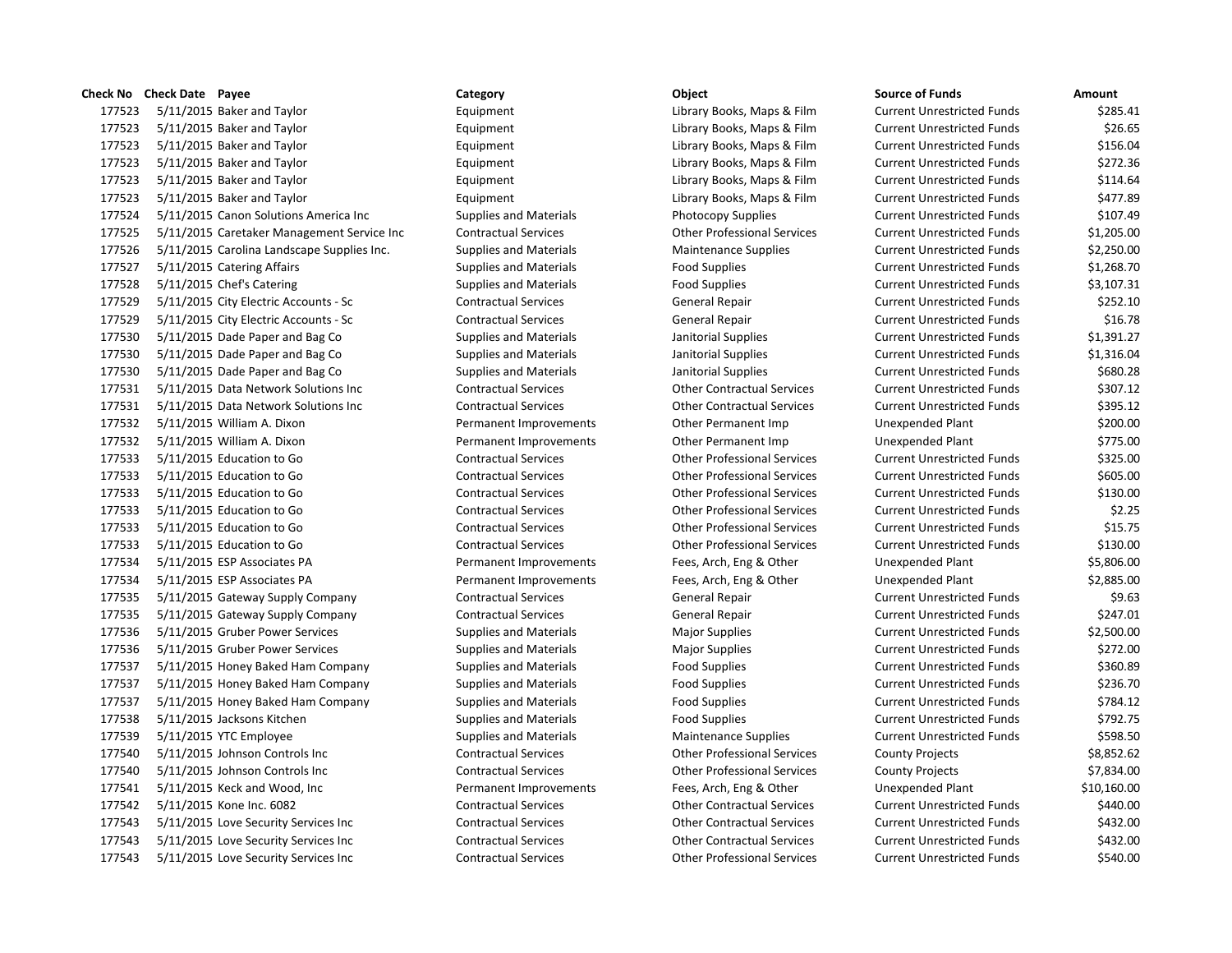| 177543 |                      | 5/11/2015 Love Security Services Inc          |
|--------|----------------------|-----------------------------------------------|
| 177544 |                      | 5/11/2015 Larry Lovett                        |
| 177545 |                      | 5/11/2015 Melanie Rowe Catering               |
| 177546 |                      | 5/11/2015 Merus Refreshment Services Inc      |
| 177547 |                      | 5/11/2015 Mid-Carolina Ahec, Inc.             |
| 177548 |                      | 5/11/2015 Ontario Investments Inc.            |
| 177548 |                      | 5/11/2015 Ontario Investments Inc.            |
| 177549 |                      | 5/11/2015 Palmetto Tire and Service           |
| 177550 | 5/11/2015 Panera Llc |                                               |
| 177550 | 5/11/2015 Panera Llc |                                               |
| 177551 |                      | 5/11/2015 Quality Cleaning Janitorial Service |
| 177552 | 5/11/2015 Quick Fuel |                                               |
| 177553 |                      | 5/11/2015 Rci of Sc Inc                       |
| 177553 |                      | 5/11/2015 Rci of Sc Inc                       |
| 177555 |                      | 5/11/2015 SC Manufacturing Extension Partners |
| 177556 |                      | 5/11/2015 Katherine R. Simpson                |
| 177556 |                      | 5/11/2015 Katherine R. Simpson                |
| 177557 |                      | 5/11/2015 Sox and Freeman Inc                 |
| 177558 | 5/11/2015 Staffmark  |                                               |
| 177558 | 5/11/2015 Staffmark  |                                               |
| 177558 | 5/11/2015 Staffmark  |                                               |
| 177558 | 5/11/2015 Staffmark  |                                               |
| 177558 | 5/11/2015 Staffmark  |                                               |
| 177559 |                      | 5/11/2015 TNT Of York County, Inc.            |
| 177560 |                      | 5/11/2015 Tom's Auto Painting & Body Shop, In |
| 177560 |                      | 5/11/2015 Tom's Auto Painting & Body Shop, In |
| 177560 |                      | 5/11/2015 Tom's Auto Painting & Body Shop, In |
| 177561 |                      | 5/11/2015 Training Concepts                   |
| 177562 |                      | 5/11/2015 Unified Av Systems                  |
| 177562 |                      | 5/11/2015 Unified Av Systems                  |
| 177563 |                      | 5/11/2015 Unifirst Corporation                |
| 177564 |                      | 5/11/2015 Watson Tate Savory Architects Inc   |
| 177564 |                      | 5/11/2015 Watson Tate Savory Architects Inc   |
| 177564 |                      | 5/11/2015 Watson Tate Savory Architects Inc   |
| 177564 |                      | 5/11/2015 Watson Tate Savory Architects Inc   |
| 177565 |                      | 5/11/2015 West Group                          |
| 177566 |                      | 5/11/2015 World Design Marketing              |
| 177567 |                      | 5/11/2015 Xerox Corporation                   |
| 177568 |                      | 5/11/2015 York County                         |
| 177569 |                      | 5/11/2015 Act Compass/Esl Course Placement Se |
| 177569 |                      | 5/11/2015 Act Compass/Esl Course Placement Se |
| 177570 |                      | 5/11/2015 Canon Solutions America Inc         |
| 177570 |                      | 5/11/2015 Canon Solutions America Inc         |
| 177570 |                      | 5/11/2015 Canon Solutions America Inc         |

 5/11/2015 Love Security Services Inc Contractual Services Other Professional Services Current Unrestricted Funds \$540.00 5/11/2015 Larry Lovett Contractual Services Other Professional Services Current Unrestricted Funds \$145.00 5/11/2015 Melanie Rowe Catering Supplies and Materials Food Supplies Current Unrestricted Funds \$372.95 5/11/2015 Merus Refreshment Services Inc Supplies and Materials Food Supplies Current Unrestricted Funds \$185.91 5/11/2015 Mid-Carolina Ahec, Inc. Contractual Services Other Professional Services Current Unrestricted Funds \$28.00 Fixed Charges **1775 Example 2015** Current Unrestricted Funds 5196.64 5/11/2015 Ontario Investments Inc. Fixed Charges Leased To Own Equip Current Unrestricted Funds \$189.80 5/11/2015 Palmetto Tire and Service Contractual Services General Repair Current Unrestricted Funds \$76.83 5/11/2015 Panera Llc Supplies and Materials Food Supplies Current Unrestricted Funds \$201.33 5/11/2015 Panera Llc Supplies and Materials Food Supplies Current Unrestricted Funds \$199.71 5/11/2015 Quality Cleaning Janitorial Service Contractual Services Other Professional Services Current Unrestricted Funds \$395.00 5/11/2015 Quick Fuel Supplies and Materials Fuel Current Unrestricted Funds \$1,081.31 Permanent Improvements **1775** Reimbursables **Reimbursables** Unexpended Plant 1952.80 1755 Permanent Improvements Fees, Arch, Eng & Other Chern Unexpended Plant \$480.00 5/11/2015 SC Manufacturing Extension Partners Contractual Services Other Professional Services Current Unrestricted Funds \$1,440.00 5/11/2015 Katherine R. Simpson Contractual Services Other Professional Services Current Unrestricted Funds \$1,366.00 5/11/2015 Katherine R. Simpson Contractual Services Other Professional Services Current Unrestricted Funds \$500.00 5/11/2015 Sox and Freeman Inc Contractual Services Other Professional Services Current Unrestricted Funds \$200.00 5/11/2015 Staffmark Contractual Services Other Professional Services Current Unrestricted Funds \$529.70 5/11/2015 Staffmark Contractual Services Other Professional Services Current Unrestricted Funds \$529.70 5/11/2015 Staffmark Contractual Services Other Professional Services Current Unrestricted Funds \$297.20 5/11/2015 Staffmark Contractual Services Other Contractual Services Current Unrestricted Funds \$1,741.20 5/11/2015 Staffmark Contractual Services Other Contractual Services Current Unrestricted Funds \$1,834.00 17536.00 Permanent Improvements Communication County, Inc. Permanent Imp 5/11/2015 Tom's Auto Painting & Body Shop, In Contractual Services General Repair Current Unrestricted Funds \$456.62 5/11/2015 Tom's Auto Painting & Body Shop, In Contractual Services General Repair Current Unrestricted Funds \$233.98 5/11/2015 Tom's Auto Painting & Body Shop, In Contractual Services General Repair Current Unrestricted Funds \$628.40 5/11/2015 Training Concepts Contractual Services Other Professional Services Current Unrestricted Funds \$3,600.00 5/11/2015 Unified Av Systems Supplies and Materials Education Supplies Current Unrestricted Funds \$9,540.05 5/11/2015 Unified Av Systems Supplies and Materials Education Supplies Current Unrestricted Funds \$100.00 5/11/2015 Unifirst Corporation Contractual Services Other Professional Services Current Unrestricted Funds \$74.21 1774.64 Permanent Improvements Reimbursables Reimbursables Unexpended Plant 17756 17756 Permanent Improvements Fees, Arch, Eng & Other Unexpended Plant \$2,530.40 1756 1775 1775 Fermanent Improvements Reimbursables Communication Unexpended Plant Permanent Improvements Fees, Arch, Eng & Other Unexpended Plant \$9,416.00 Equipment 1717 Library Books, Maps & Film Current Unrestricted Funds \$714.64 5/11/2015 World Design Marketing Contractual Services Advertising Current Unrestricted Funds \$12,100.00 177567 Contractual Services Contractual Services Printing Printing Current Unrestricted Funds Current Unrestricted Funds 5/11/2015 York County Contractual Services Other Professional Services Current Unrestricted Funds \$14.75 5/11/2015 Act Compass/Esl Course Placement Se Contractual Services Other Professional Services Current Unrestricted Funds \$656.90 e Contractual Services Compassional Services Current Unrestricted Funds Current Contractual Services Current Unrestricted Funds \$194.00 Fixed Charges **Example 2017** Leased To Own Equip Current Unrestricted Funds \$96.41 Fixed Charges The Superior Cleased To Own Equip Current Unrestricted Funds \$45.83 17757.08 1775 Fixed Charges Leased To Own Equip Current Unrestricted Funds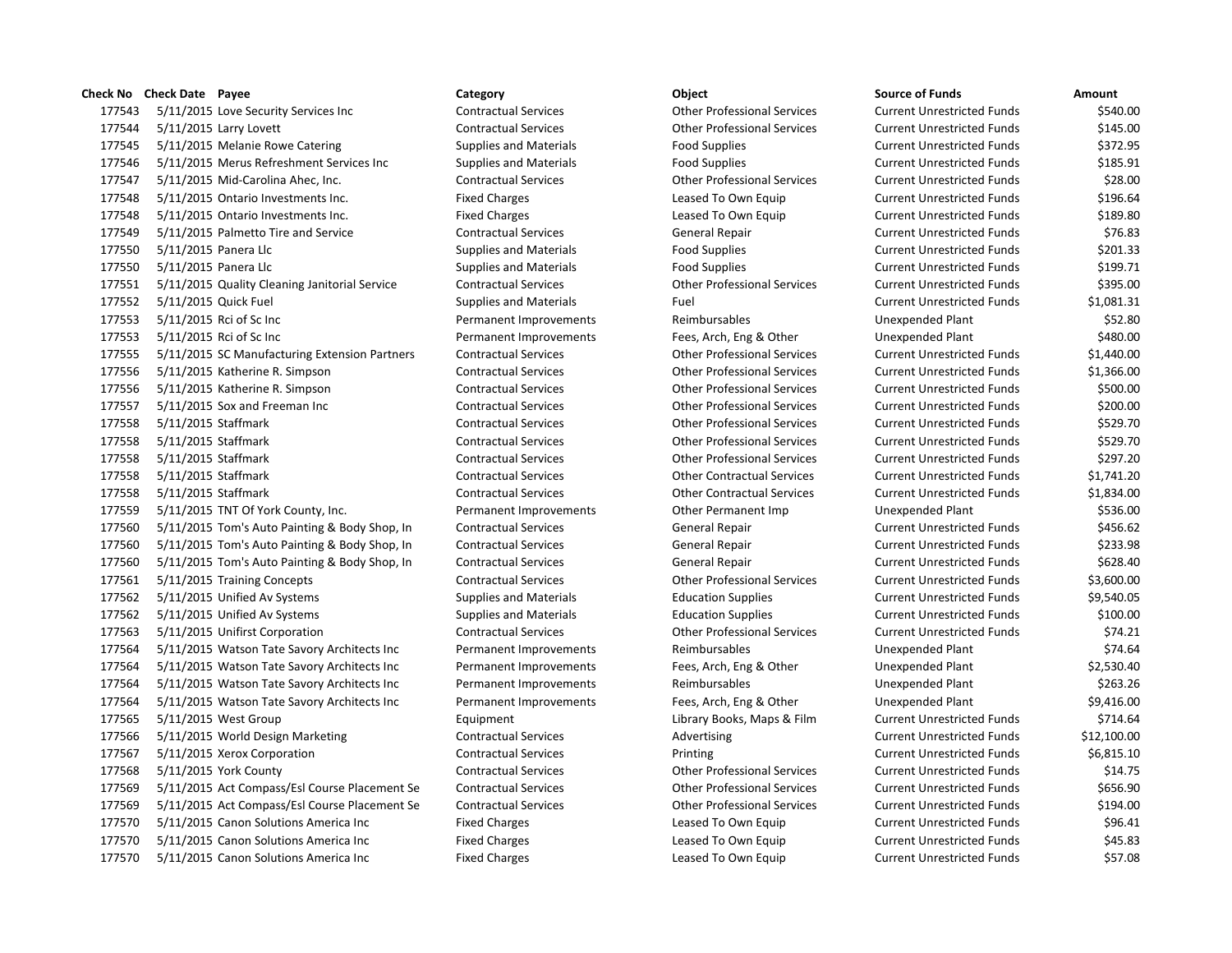5/11/2015 Canon Solutions America Inc Supplies and Materials Photocopy Supplies Current Unrestricted Funds \$261.07 5/11/2015 Clark Powell Associates Contractual Services General Repair Current Unrestricted Funds \$120.00 5/11/2015 Clark Powell Associates Contractual Services General Repair Current Unrestricted Funds \$240.00 5/11/2015 Fortune Academy Inc Contractual Services Other Professional Services Current Unrestricted Funds \$2,756.00 5/11/2015 Fortune Academy Inc Contractual Services Other Professional Services Current Unrestricted Funds \$5,167.50 177573 5/11/2015 Grace Outdoor, LLC Contractual Services Advertising Current Unrestricted Funds \$2,000.00 5/11/2015 Graybar Electric Co Contractual Services General Repair Current Unrestricted Funds \$68.47 5/11/2015 Graybar Electric Co Contractual Services General Repair Current Unrestricted Funds \$205.89 5/11/2015 Graybar Electric Co Contractual Services General Repair Current Unrestricted Funds \$3,249.36 5/11/2015 Graybar Electric Co Contractual Services General Repair Current Unrestricted Funds \$117.30 5/11/2015 Graybar Electric Co Contractual Services General Repair Current Unrestricted Funds \$179.40 5/11/2015 Graybar Electric Co Contractual Services General Repair Current Unrestricted Funds \$27.51 5/11/2015 Graybar Electric Co Contractual Services General Repair Current Unrestricted Funds \$142.86 5/11/2015 Saundra Y. McGuire Contractual Services Education & Training Serv Current Unrestricted Funds \$4,670.00 5/11/2015 Staffmark Contractual Services Other Professional Services Current Unrestricted Funds \$297.20 5/11/2015 Xerox Corporation Fixed Charges Leased To Own Equip Current Unrestricted Funds \$739.74 5/11/2015 Canon Solutions America Inc Fixed Charges Leased To Own Equip Current Unrestricted Funds \$219.22 5/11/2015 Chester Metropolitan District Contractual Services Utilities Current Unrestricted Funds \$62.78 177580 5/11/2015 Cherry Tree, LLC **Fixed Charges** Fixed Charges Rent Non State Current Unrestricted Funds \$8,332.50 177581 5/11/2015 York Technical College Foundation Fixed Charges Rent Non State Current Unrestricted Funds \$1,666.66 177581 5/11/2015 York Technical College Foundation Fixed Charges Rent Non State Current Unrestricted Funds \$1,607.53 177581 5/11/2015 York Technical College Foundation Fixed Charges Rent Non State Current Unrestricted Funds \$3,082.37 5/12/2015 Justin Tsugranes Current Assets Prepaid Expenses Current Unrestricted Funds \$150.00 5/12/2015 Chester Rental Uniform Current Liabilities Uniform Current Unrestricted Funds \$27.84 5/12/2015 Chester Rental Uniform Current Liabilities Uniform Current Unrestricted Funds \$27.84 5/12/2015 Chester Rental Uniform Current Liabilities Uniform Current Unrestricted Funds \$27.84 5/12/2015 Chester Rental Uniform Current Liabilities Uniform Current Unrestricted Funds \$27.84 5/12/2015 Chester Rental Uniform Supplies and Materials Clothing Supplies Current Unrestricted Funds \$27.84 5/12/2015 Chester Rental Uniform Supplies and Materials Clothing Supplies Current Unrestricted Funds \$27.84 5/12/2015 Chester Rental Uniform Supplies and Materials Clothing Supplies Current Unrestricted Funds \$27.84 5/12/2015 Chester Rental Uniform Supplies and Materials Clothing Supplies Current Unrestricted Funds \$27.84 5/12/2015 Chester Rental Uniform Supplies and Materials Clothing Supplies Current Unrestricted Funds \$27.84 5/12/2015 Chester Rental Uniform Supplies and Materials Clothing Supplies Current Unrestricted Funds \$27.84 5/12/2015 Chester Rental Uniform Supplies and Materials Clothing Supplies Current Unrestricted Funds \$27.84 5/12/2015 Chester Rental Uniform Supplies and Materials Clothing Supplies Current Unrestricted Funds \$27.84 5/12/2015 Chester Rental Uniform Current Liabilities Uniform Current Unrestricted Funds \$27.84 5/12/2015 Chester Rental Uniform Current Liabilities Uniform Current Unrestricted Funds \$27.84 5/12/2015 Chester Rental Uniform Current Liabilities Uniform Current Unrestricted Funds \$27.84 5/12/2015 Chester Rental Uniform Current Liabilities Uniform Current Unrestricted Funds \$27.84 5/12/2015 Sysco Food Services of Charlotte Ll Supplies and Materials Food Supplies Current Unrestricted Funds \$1,057.68 5/12/2015 Sysco Food Services of Charlotte Ll Supplies and Materials Food Supplies Current Unrestricted Funds \$1,117.22 5/12/2015 Sysco Food Services of Charlotte Ll Supplies and Materials Food Supplies Current Unrestricted Funds \$1,253.75 5/12/2015 Sysco Food Services of Charlotte Ll Supplies and Materials Food Supplies Current Unrestricted Funds \$51.50 5/12/2015 Sysco Food Services of Charlotte Ll Supplies and Materials Food Supplies Current Unrestricted Funds \$1,500.60

**Check No Check Date Payee Category Object Source of Funds Amount**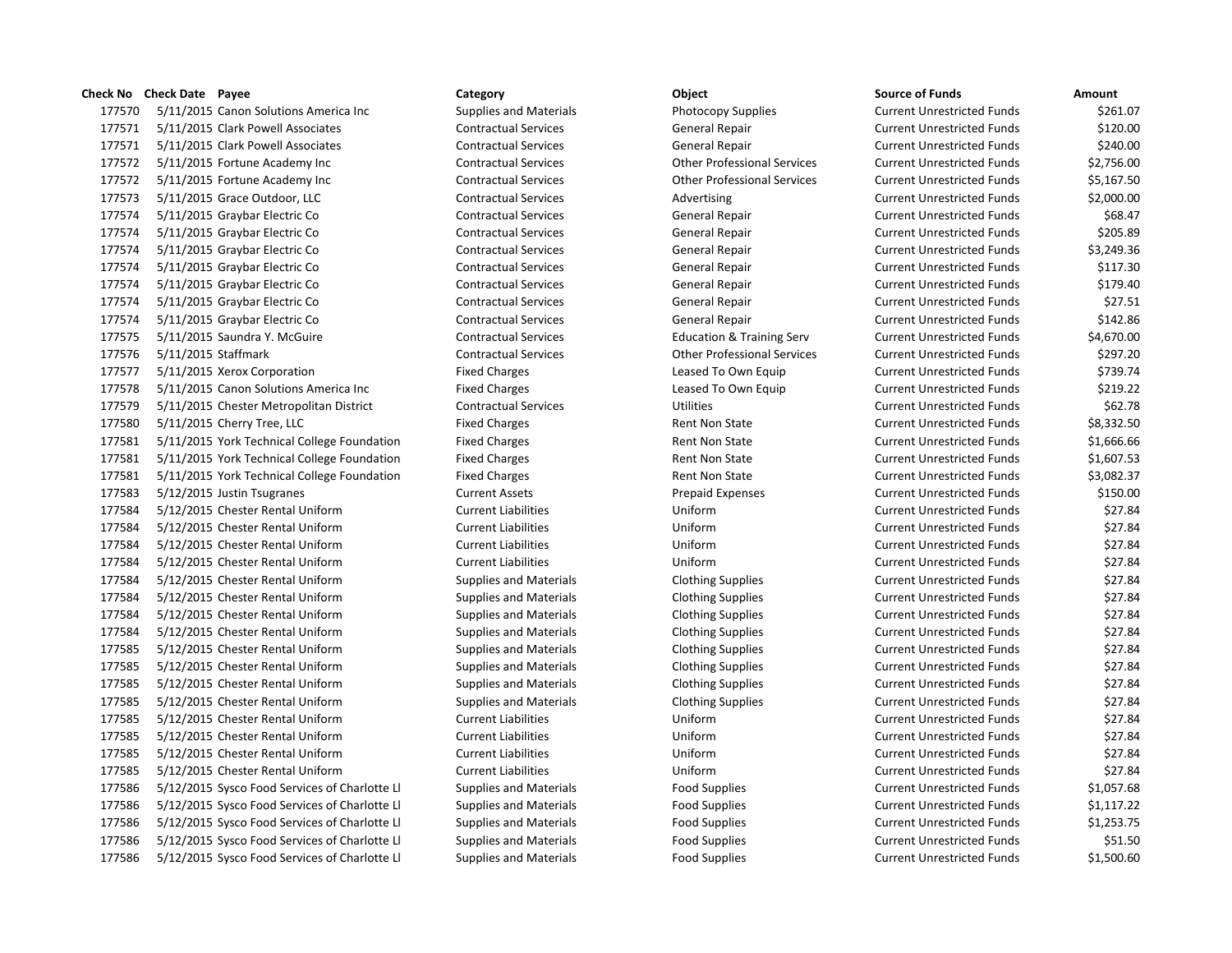177608 5/13/2015 AAA City Plumbing, Inc Permanent Improvements Other Permanent Imp 177631 5/18/2015 Joseph B Freeman Contractual Services Contractual Services Current Restricted Funds & Trans & Contractual Services 177634 5/18/2015 Southern Assoc of Student Fin Aid A Travel Travel Current Current Current Current Current Out of State Registration Fees 177635 5/20/2015 Boykin and Davis Llc Contractual Services Legal Services 177640 5/20/2015 National Pete Travel Travel Current Current Out of State Registration Fees 177641 5/20/2015 U.S. Postal Service Supplies and Materials Postage Postage 177642 5/21/2015 Budget and Control Board Supplies and Materials Postage Postage 177644 5/21/2015 Metrolina Library Assoc Fixed Charges Fixed Charges Dues & Membership Fees 177644 5/21/2015 Metrolina Library Assoc Fixed Charges Fixed Charges Dues & Membership Fees 177645 5/21/2015 Surveillance, Resources, and Invest Contractual Services Contractual Services Current Professional Services 177646 5/21/2015 York School District One Contractual Services Current Restricted Funds Services Current Restr 177646 5/21/2015 York School District One Contractual Services Current Restricted Funds Services Current Restrict 177647 5/22/2015 Bank of America Current Liabilities A/P Bank of America Current Liabilities 177649 5/22/2015 A3 Communications, Inc. Contractual Services County Professional Services 177649 5/22/2015 A3 Communications, Inc. Contractual Services Other Professional Services 177649 5/22/2015 A3 Communications, Inc. Contractual Services Other Professional Services 177649 5/22/2015 A3 Communications, Inc. Contractual Services Other Professional Services 177650 5/22/2015 Anderson Stamp and Engraving Supplies and Materials Current Current Current Unrestricted Fund 177650 5/22/2015 Anderson Stamp and Engraving Supplies and Materials Current Current Current Unrestricted Fund 177651 5/22/2015 Baker and Taylor **Equipment** Equipment Library Books, Maps & Film 177651 5/22/2015 Baker and Taylor **Equipment** Equipment Library Books, Maps & Film 177651 5/22/2015 Baker and Taylor **Equipment** Equipment Library Books, Maps & Film 177651 5/22/2015 Baker and Taylor **Equipment** Equipment Library Books, Maps & Film 177651 5/22/2015 Baker and Taylor **Equipment** Equipment Library Books, Maps & Film 177651 5/22/2015 Baker and Taylor **Equipment** Equipment Library Books, Maps & Film 177651 5/22/2015 Baker and Taylor **Equipment** Equipment Library Books, Maps & Film 177651 5/22/2015 Baker and Taylor **Equipment** Equipment Library Books, Maps & Film 177651 5/22/2015 Baker and Taylor **Equipment** Equipment Library Books, Maps & Film 177651 5/22/2015 Baker and Taylor **Equipment** Equipment Library Books, Maps & Film 177651 5/22/2015 Baker and Taylor **Equipment** Equipment Library Books, Maps & Film 177651 5/22/2015 Baker and Taylor **Equipment** Equipment Library Books, Maps & Film 177652 5/22/2015 Blackbaud Contractual Services Other Professional Services 177652 5/22/2015 Blackbaud Contractual Services Contractual Services Current Current Current Unrestricted Fund 177652 5/22/2015 Blackbaud Contractual Services Contractual Services Current Current Current Unrestricted Fund 177653 5/22/2015 Canon Solutions America Inc Fixed Charges Funds 86.000 Rental Other 177653 5/22/2015 Canon Solutions America Inc Fixed Charges Funds Equip Leased To Own Equip 177653 5/22/2015 Canon Solutions America Inc Supplies and Materials Photocopy Supplies 177654 5/22/2015 Chef's Catering Supplies and Materials Food Supplies Food Supplies 177655 5/22/2015 Cox's Rock Hill Inc Contractual Services Current Current Current Other Professional Services 177655 5/22/2015 Cox's Rock Hill Inc Contractual Services Other Professional Services 177656 5/22/2015 Crossroads Environmental, LLC Contractual Services Other Professional Services 177657 5/22/2015 Dade Paper and Bag Co Supplies and Materials Janitorial Supplies 177657 5/22/2015 Dade Paper and Bag Co Supplies and Materials Janitorial Supplies 177657 5/22/2015 Dade Paper and Bag Co Supplies and Materials Janitorial Supplies

| source or Funas            | Amount       |
|----------------------------|--------------|
| Jnexpended Plant           | \$1,153.00   |
| Current Restricted Funds   | \$500.00     |
| Current Unrestricted Funds | \$710.00     |
| Current Unrestricted Funds | \$1,150.73   |
| Current Unrestricted Funds | \$110.00     |
| Current Unrestricted Funds | \$775.00     |
| Current Unrestricted Funds | \$20.00      |
| Current Unrestricted Funds | \$20.00      |
| Current Unrestricted Funds | \$20.00      |
| Current Unrestricted Funds | \$708.50     |
| Current Restricted Funds   | \$1,826.62   |
| Current Restricted Funds   | \$0.00       |
| Current Unrestricted Funds | \$189,845.57 |
| County Projects            | \$16,321.20  |
| County Projects            | \$5,595.84   |
| County Projects            | \$110.00     |
| County Projects            | \$3,175.00   |
| Current Unrestricted Funds | \$38.97      |
| Current Unrestricted Funds | \$18.30      |
| Current Unrestricted Funds | \$163.81     |
| Current Unrestricted Funds | \$125.98     |
| Current Unrestricted Funds | \$11.90      |
| Current Unrestricted Funds | \$138.31     |
| Current Unrestricted Funds | \$251.21     |
| Current Unrestricted Funds | \$12.50      |
| Current Unrestricted Funds | \$149.52     |
| Current Unrestricted Funds | \$200.56     |
| Current Unrestricted Funds | \$378.11     |
| Current Unrestricted Funds | \$484.98     |
| Current Unrestricted Funds | \$119.55     |
| Current Unrestricted Funds | \$71.43      |
| Current Unrestricted Funds | \$675.00     |
| Current Unrestricted Funds | \$2,225.52   |
| Current Unrestricted Funds | \$535.50     |
| Current Unrestricted Funds | \$59.09      |
| Current Unrestricted Funds | \$1,287.32   |
| Current Unrestricted Funds | \$304.23     |
| Current Unrestricted Funds | \$871.00     |
| Current Unrestricted Funds | \$425.00     |
| Current Unrestricted Funds | \$1,630.00   |
| County Projects            | \$2,654.60   |
| Current Unrestricted Funds | \$204.37     |
| Current Unrestricted Funds | \$421.10     |
| Currant Unractrictad Funds | \$656.01     |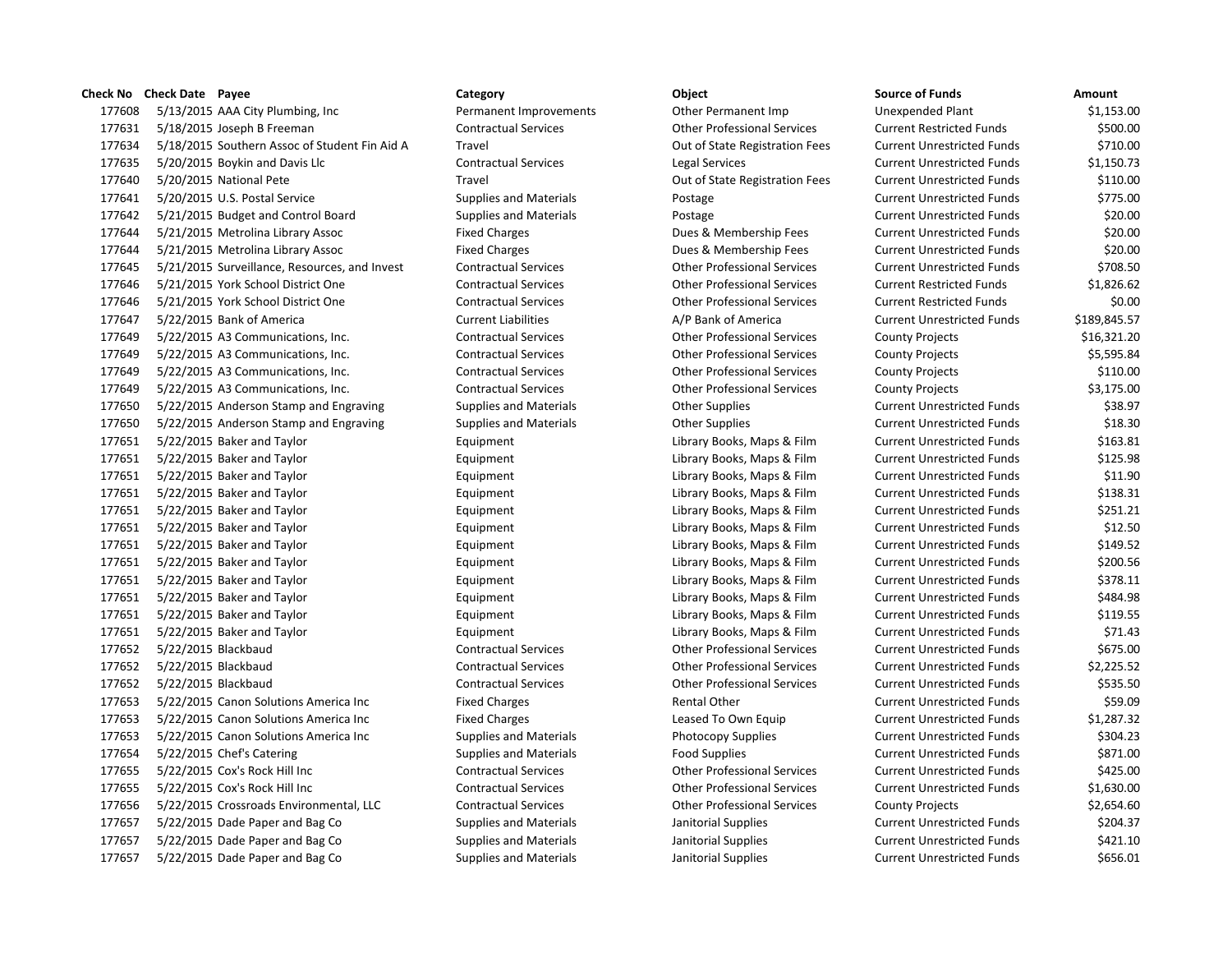5/22/2015 Dell Computer Corporation Supplies and Materials Other Supplies Current Restricted Funds \$0.02 5/22/2015 Dell Computer Corporation Supplies and Materials Other Supplies Current Restricted Funds \$6,676.92 5/22/2015 Dell Computer Corporation Supplies and Materials Other Supplies Current Unrestricted Funds \$30,689.36 5/22/2015 Dell Computer Corporation Supplies and Materials Major Supplies Current Unrestricted Funds \$1,469.99 5/22/2015 Dell Computer Corporation Supplies and Materials Other Supplies Current Restricted Funds (\$2,111.02) 5/22/2015 Eagle Wood, Inc Permanent Improvements Other Permanent Imp Unexpended Plant \$85,616.54 5/22/2015 Education to Go Contractual Services Other Professional Services Current Unrestricted Funds \$325.00 5/22/2015 Education to Go Contractual Services Other Professional Services Current Unrestricted Funds (\$65.00) 5/22/2015 Education to Go Contractual Services Other Professional Services Current Unrestricted Funds \$940.00 5/22/2015 Education to Go Contractual Services Other Professional Services Current Unrestricted Funds \$29.25 5/22/2015 Education to Go Contractual Services Other Professional Services Current Unrestricted Funds \$65.00 5/22/2015 ESP Associates PA Permanent Improvements Fees, Arch, Eng & Other Unexpended Plant \$308.75 5/22/2015 Financial Aid Services Inc Contractual Services Other Professional Services Current Unrestricted Funds \$5,633.36 5/22/2015 Fortune Academy Inc Contractual Services Other Professional Services Current Unrestricted Funds \$1,106.50 5/22/2015 Full Tilt Ahead Contractual Services Other Professional Services Current Restricted Funds \$10,000.00 177665 5/22/2015 Galls, an Aramark Company Supplies and Materials Clothing Supplies Current Unrestricted Funds \$73.23 177665 5/22/2015 Galls, an Aramark Company Supplies and Materials Clothing Supplies Current Unrestricted Funds \$40.92 177665 5/22/2015 Galls, an Aramark Company Supplies and Materials Clothing Supplies Current Unrestricted Funds \$49.01 5/22/2015 Galls, an Aramark Company Supplies and Materials Clothing Supplies Current Unrestricted Funds \$1,325.35 5/22/2015 Gateway Supply Company Contractual Services General Repair Current Unrestricted Funds \$97.03 5/22/2015 Gateway Supply Company Contractual Services General Repair Current Unrestricted Funds \$67.17 5/22/2015 Gatlin Education Service Contractual Services Other Professional Services Current Unrestricted Funds \$5,495.00 5/22/2015 Graybar Electric Co Contractual Services General Repair Current Unrestricted Funds \$175.15 5/22/2015 Graybar Electric Co Contractual Services General Repair Current Unrestricted Funds \$136.81 5/22/2015 Graybar Electric Co Contractual Services General Repair Current Unrestricted Funds \$69.82 5/22/2015 Graybar Electric Co Contractual Services General Repair Current Unrestricted Funds \$208.21 5/22/2015 Greens Commercial Cleaning, Inc. Contractual Services Other Contractual Services Current Unrestricted Funds \$272.20 5/22/2015 Honey Baked Ham Company Supplies and Materials Food Supplies Current Unrestricted Funds \$95.40 5/22/2015 Honey Baked Ham Company Supplies and Materials Food Supplies Current Unrestricted Funds \$23.49 5/22/2015 Honey Baked Ham Company Supplies and Materials Food Supplies Current Unrestricted Funds \$47.25 5/22/2015 Honey Baked Ham Company Supplies and Materials Food Supplies Current Unrestricted Funds \$175.50 5/22/2015 Honey Baked Ham Company Supplies and Materials Food Supplies Current Unrestricted Funds \$47.70 5/22/2015 Honey Baked Ham Company Supplies and Materials Food Supplies Current Unrestricted Funds \$46.80 5/22/2015 Honey Baked Ham Company Supplies and Materials Food Supplies Current Unrestricted Funds \$234.00 5/22/2015 Honey Baked Ham Company Supplies and Materials Food Supplies Current Unrestricted Funds \$218.16 5/22/2015 Jacksons Kitchen Supplies and Materials Food Supplies Current Unrestricted Funds \$2,369.25 5/22/2015 YTC Employee Supplies and Materials Maintenance Supplies Current Unrestricted Funds \$283.24 5/22/2015 YTC Employee Supplies and Materials Maintenance Supplies Current Unrestricted Funds (\$203.24) 5/22/2015 Kone Inc. 6082 Contractual Services Other Contractual Services Current Unrestricted Funds \$288.70 5/22/2015 Love Security Services Inc Contractual Services Other Contractual Services Current Unrestricted Funds \$432.00 5/22/2015 Love Security Services Inc Contractual Services Other Contractual Services Current Unrestricted Funds \$432.00 5/22/2015 Love Security Services Inc Contractual Services Other Contractual Services Current Unrestricted Funds \$432.00 5/22/2015 Love Security Services Inc Contractual Services Other Professional Services Current Unrestricted Funds \$545.40 5/22/2015 Love Security Services Inc Contractual Services Other Professional Services Current Unrestricted Funds \$542.70

| ource of Funds |  |
|----------------|--|
|----------------|--|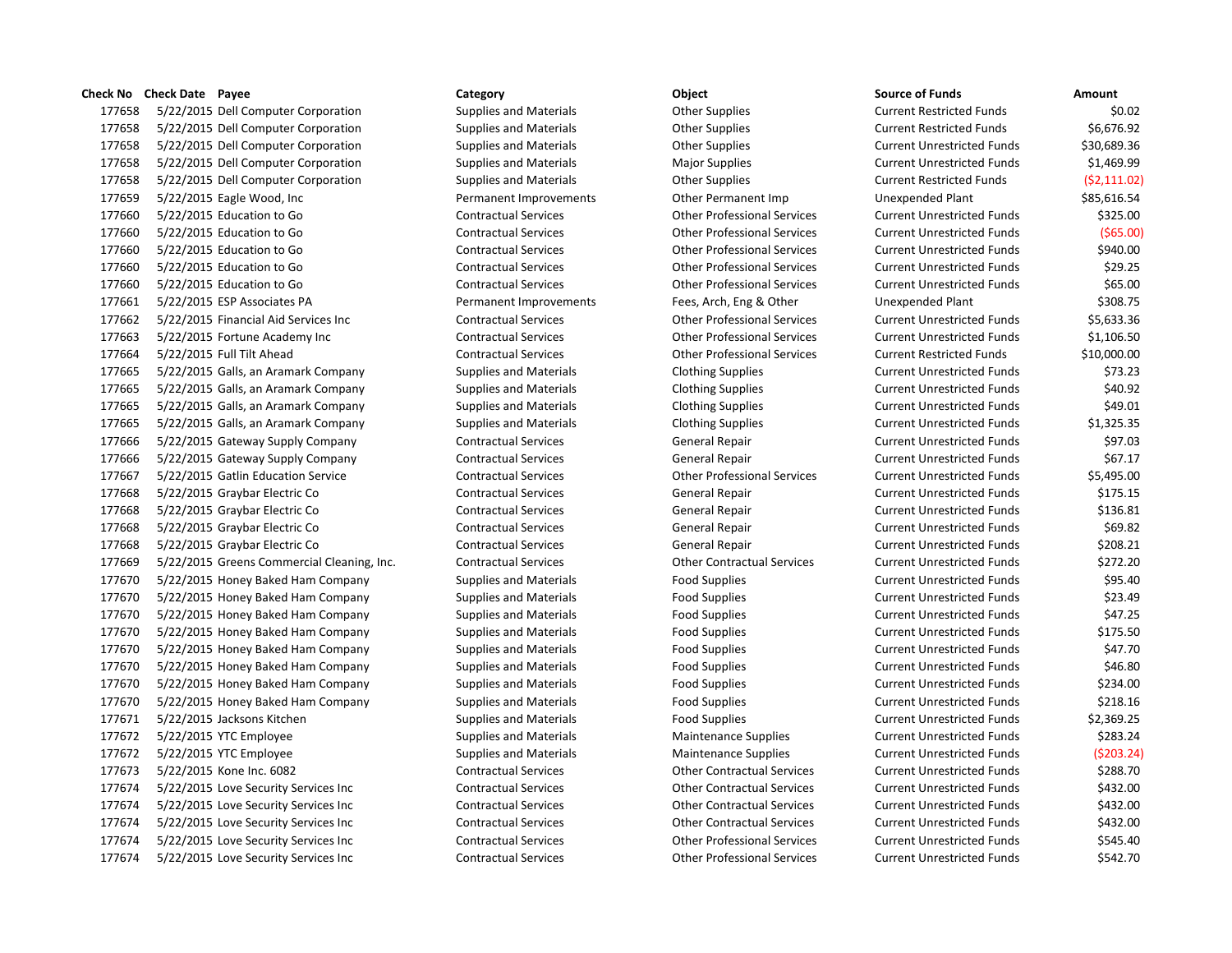### **Check No Check Date Payee Category Category Check No Check Date Payee Category Check Date Amount**

| ck No  | <b>Check Date Payee</b>               | Category                      | Object                             | <b>Source of Funds</b>            | Amount       |
|--------|---------------------------------------|-------------------------------|------------------------------------|-----------------------------------|--------------|
| 177674 | 5/22/2015 Love Security Services Inc  | <b>Contractual Services</b>   | <b>Other Professional Services</b> | <b>Current Unrestricted Funds</b> | \$540.00     |
| 177675 | 5/22/2015 Lowes Home Centers          | <b>Contractual Services</b>   | <b>General Repair</b>              | <b>Current Unrestricted Funds</b> | \$721.06     |
| 177676 | 5/22/2015 Lynda.Com                   | <b>Contractual Services</b>   | <b>Other Contractual Services</b>  | <b>Current Unrestricted Funds</b> | \$3,250.00   |
| 177676 | 5/22/2015 Lynda.Com                   | <b>Contractual Services</b>   | <b>Other Contractual Services</b>  | <b>Current Unrestricted Funds</b> | \$0.00       |
| 177677 | 5/22/2015 Melanie Rowe Catering       | <b>Supplies and Materials</b> | <b>Food Supplies</b>               | <b>Current Unrestricted Funds</b> | \$359.00     |
| 177677 | 5/22/2015 Melanie Rowe Catering       | <b>Supplies and Materials</b> | <b>Food Supplies</b>               | <b>Current Unrestricted Funds</b> | \$712.39     |
| 177677 | 5/22/2015 Melanie Rowe Catering       | <b>Supplies and Materials</b> | <b>Food Supplies</b>               | <b>Current Unrestricted Funds</b> | \$2,681.25   |
| 177677 | 5/22/2015 Melanie Rowe Catering       | <b>Supplies and Materials</b> | <b>Food Supplies</b>               | <b>Current Unrestricted Funds</b> | \$505.00     |
| 177678 | 5/22/2015 Mid-Carolina Ahec, Inc.     | <b>Contractual Services</b>   | <b>Other Professional Services</b> | <b>Current Unrestricted Funds</b> | \$32.00      |
| 177678 | 5/22/2015 Mid-Carolina Ahec, Inc.     | <b>Contractual Services</b>   | <b>Other Professional Services</b> | <b>Current Unrestricted Funds</b> | \$60.00      |
| 177678 | 5/22/2015 Mid-Carolina Ahec, Inc.     | <b>Contractual Services</b>   | <b>Other Professional Services</b> | <b>Current Unrestricted Funds</b> | \$56.00      |
| 177678 | 5/22/2015 Mid-Carolina Ahec, Inc.     | <b>Contractual Services</b>   | <b>Other Professional Services</b> | <b>Current Unrestricted Funds</b> | \$4.00       |
| 177679 | 5/22/2015 Miller Auto and Truck Parts | <b>Supplies and Materials</b> | <b>Education Supplies</b>          | <b>Current Restricted Funds</b>   | \$3,295.00   |
| 177680 | 5/22/2015 Mitre Design Inc            | <b>Contractual Services</b>   | <b>Other Professional Services</b> | <b>Current Unrestricted Funds</b> | \$500.00     |
| 177681 | 5/22/2015 Motorola Solutions          | <b>Supplies and Materials</b> | <b>Other Supplies</b>              | <b>Current Unrestricted Funds</b> | \$2,660.49   |
| 177681 | 5/22/2015 Motorola Solutions          | <b>Supplies and Materials</b> | <b>Other Supplies</b>              | <b>Current Unrestricted Funds</b> | \$150.00     |
| 177682 | 5/22/2015 Our Three Sons Broadcasting | <b>Contractual Services</b>   | Advertising                        | <b>Current Unrestricted Funds</b> | \$1,050.00   |
| 177683 | 5/22/2015 Panera Llc                  | <b>Supplies and Materials</b> | <b>Food Supplies</b>               | <b>Current Unrestricted Funds</b> | \$62.28      |
| 177683 | 5/22/2015 Panera Llc                  | <b>Supplies and Materials</b> | <b>Food Supplies</b>               | <b>Current Unrestricted Funds</b> | \$152.15     |
| 177683 | 5/22/2015 Panera Llc                  | <b>Supplies and Materials</b> | <b>Food Supplies</b>               | <b>Current Unrestricted Funds</b> | \$134.14     |
| 177683 | 5/22/2015 Panera Llc                  | <b>Supplies and Materials</b> | <b>Food Supplies</b>               | <b>Current Unrestricted Funds</b> | \$185.98     |
| 177684 | 5/22/2015 The Pest Bureau             | <b>Contractual Services</b>   | <b>Other Contractual Services</b>  | <b>Current Unrestricted Funds</b> | \$844.00     |
| 177685 | 5/22/2015 Rci of Sc Inc               | Permanent Improvements        | Reimbursables                      | Unexpended Plant                  | \$105.60     |
| 177685 | 5/22/2015 Rci of Sc Inc               | Permanent Improvements        | Fees, Arch, Eng & Other            | Unexpended Plant                  | \$480.00     |
| 177685 | 5/22/2015 Rci of Sc Inc               | Permanent Improvements        | Reimbursables                      | Unexpended Plant                  | \$105.60     |
| 177685 | 5/22/2015 Rci of Sc Inc               | Permanent Improvements        | Fees, Arch, Eng & Other            | <b>Unexpended Plant</b>           | \$480.00     |
| 177686 | 5/22/2015 Record Storage Systems      | <b>Contractual Services</b>   | Data Processing Serv               | <b>Current Unrestricted Funds</b> | \$136.60     |
| 177687 | 5/22/2015 S F I Electronics Inc       | <b>Contractual Services</b>   | <b>Other Professional Services</b> | <b>County Projects</b>            | \$2,248.22   |
| 177687 | 5/22/2015 S F I Electronics Inc       | <b>Contractual Services</b>   | <b>Other Professional Services</b> | <b>County Projects</b>            | \$42.00      |
| 177687 | 5/22/2015 S F I Electronics Inc       | <b>Contractual Services</b>   | <b>Other Professional Services</b> | <b>County Projects</b>            | \$2,527.40   |
| 177688 | 5/22/2015 Sign Techniques             | <b>Contractual Services</b>   | <b>Other Professional Services</b> | <b>Current Unrestricted Funds</b> | \$86.14      |
| 177689 | 5/22/2015 Snipes                      | <b>Supplies and Materials</b> | Janitorial Supplies                | <b>Current Unrestricted Funds</b> | \$29.96      |
| 177690 | 5/22/2015 Solid Structures Llc        | Permanent Improvements        | Renov of Build & Add               | <b>Unexpended Plant</b>           | \$261,075.45 |
| 177691 | 5/22/2015 Staffmark                   | <b>Contractual Services</b>   | <b>Other Professional Services</b> | <b>Current Unrestricted Funds</b> | \$297.20     |
| 177691 | 5/22/2015 Staffmark                   | <b>Contractual Services</b>   | <b>Other Professional Services</b> | <b>Current Unrestricted Funds</b> | \$297.20     |
| 177691 | 5/22/2015 Staffmark                   | <b>Contractual Services</b>   | <b>Other Professional Services</b> | <b>Current Unrestricted Funds</b> | \$529.70     |
| 177692 | 5/22/2015 Stericycle Inc              | <b>Contractual Services</b>   | <b>Other Professional Services</b> | <b>Current Unrestricted Funds</b> | \$26.25      |
| 177692 | 5/22/2015 Stericycle Inc              | <b>Contractual Services</b>   | <b>Other Professional Services</b> | <b>Current Unrestricted Funds</b> | \$315.06     |
| 177692 | 5/22/2015 Stericycle Inc              | <b>Contractual Services</b>   | <b>Other Professional Services</b> | <b>Current Unrestricted Funds</b> | \$183.78     |
| 177693 | 5/22/2015 Juan Taco                   | <b>Supplies and Materials</b> | <b>Other Supplies</b>              | <b>Current Unrestricted Funds</b> | \$1,110.66   |
| 177693 | 5/22/2015 Juan Taco                   | <b>Current Assets</b>         | <b>Prepaid Expenses</b>            | <b>Current Unrestricted Funds</b> | ( \$200.00]  |
| 177694 | 5/22/2015 U Save Auto Rental          | Travel                        | Travel                             | <b>Current Unrestricted Funds</b> | \$83.45      |
| 177694 | 5/22/2015 U Save Auto Rental          | Travel                        | Travel                             | <b>Current Unrestricted Funds</b> | \$200.48     |
| 177694 | 5/22/2015 U Save Auto Rental          | Travel                        | Travel                             | <b>Current Unrestricted Funds</b> | \$54.10      |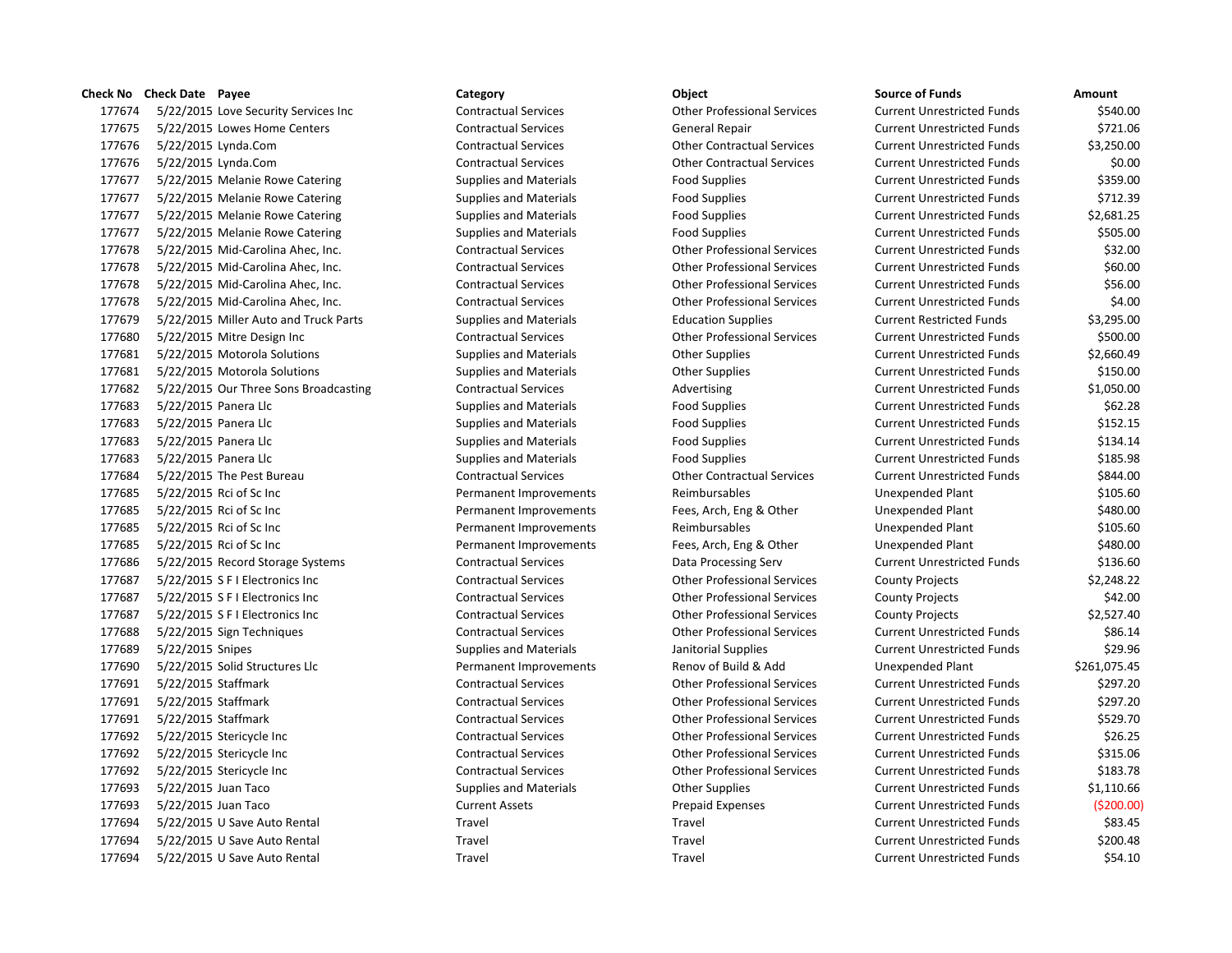|        | Check No Check Date Payee  |                                             | Category                      | Object                               | <b>Source of Funds</b>            | Amount  |
|--------|----------------------------|---------------------------------------------|-------------------------------|--------------------------------------|-----------------------------------|---------|
| 177694 |                            | 5/22/2015 U Save Auto Rental                | Travel                        | Travel                               | <b>Current Unrestricted Funds</b> | \$8     |
| 177694 |                            | 5/22/2015 U Save Auto Rental                | Travel                        | Travel                               | <b>Current Unrestricted Funds</b> | \$16    |
| 177694 |                            | 5/22/2015 U Save Auto Rental                | Travel                        | Travel                               | <b>Current Unrestricted Funds</b> | \$5     |
| 177695 |                            | 5/22/2015 Waste Management of the Carolinas | <b>Contractual Services</b>   | <b>Utilities</b>                     | <b>Current Unrestricted Funds</b> | \$21    |
| 177696 | 5/22/2015 West Group       |                                             | Equipment                     | Library Books, Maps & Film           | <b>Current Unrestricted Funds</b> | \$52    |
| 177697 |                            | 5/22/2015 Xerox Corporation                 | <b>Fixed Charges</b>          | Leased To Own Equip                  | <b>Current Unrestricted Funds</b> | \$73    |
| 177697 |                            | 5/22/2015 Xerox Corporation                 | <b>Fixed Charges</b>          | Leased To Own Equip                  | <b>Current Unrestricted Funds</b> | \$35    |
| 177698 | 5/22/2015 Youvisit Llc     |                                             | <b>Contractual Services</b>   | Advertising                          | <b>Current Unrestricted Funds</b> | \$1,52  |
| 177698 | 5/22/2015 Youvisit Llc     |                                             | <b>Contractual Services</b>   | Advertising                          | <b>Current Unrestricted Funds</b> | \$1,52  |
| 177701 |                            | 5/22/2015 Accred Board for Eng and Tech     | <b>Fixed Charges</b>          | Dues & Membership Fees               | <b>Current Unrestricted Funds</b> | \$3,20  |
| 177701 |                            | 5/22/2015 Accred Board for Eng and Tech     | <b>Fixed Charges</b>          | Dues & Membership Fees               | <b>Current Unrestricted Funds</b> | \$12,80 |
| 177702 |                            | 5/22/2015 Chester Metropolitan District     | <b>Contractual Services</b>   | <b>Utilities</b>                     | <b>Current Unrestricted Funds</b> | \$30    |
| 177702 |                            | 5/22/2015 Chester Metropolitan District     | <b>Contractual Services</b>   | <b>Utilities</b>                     | <b>Current Unrestricted Funds</b> | \$8     |
| 177703 |                            | 5/26/2015 Award Company of America          | <b>Supplies and Materials</b> | <b>Other Supplies</b>                | <b>Current Unrestricted Funds</b> | \$6     |
| 177704 | 5/26/2015 Cupa-Hr          |                                             | Travel                        | Out of State Registration Fees       | <b>Current Unrestricted Funds</b> | \$83    |
| 177705 |                            | 5/26/2015 Stephanie G. Duncan               | <b>Contractual Services</b>   | <b>Education &amp; Training Serv</b> | <b>Current Unrestricted Funds</b> | \$32    |
| 177707 | 5/26/2015 McAlister's Deli |                                             | <b>Supplies and Materials</b> | <b>Food Supplies</b>                 | <b>Current Unrestricted Funds</b> | \$14    |
| 177708 |                            | 5/26/2015 National Employment Law Institute | Travel                        | Out of State Registration Fees       | <b>Current Unrestricted Funds</b> | \$79    |
| 177711 |                            | 5/26/2015 United States Treasury            | <b>Contractual Services</b>   | <b>Other Professional Services</b>   | <b>Current Unrestricted Funds</b> | \$3,25  |
| 177711 |                            | 5/26/2015 United States Treasury            | <b>Contractual Services</b>   | <b>Other Professional Services</b>   | <b>Current Unrestricted Funds</b> | Ś       |
| 177711 |                            | 5/26/2015 United States Treasury            | <b>Contractual Services</b>   | <b>Other Professional Services</b>   | <b>Current Unrestricted Funds</b> | S       |
| 177712 | 5/26/2015 First Sun Eap    |                                             | <b>Contractual Services</b>   | <b>Education &amp; Training Serv</b> | <b>Current Unrestricted Funds</b> | \$50    |
| 177713 |                            | 5/27/2015 Jumpin' Jacks Party Rentals Inc.  | <b>Current Assets</b>         | <b>Prepaid Expenses</b>              | <b>Current Unrestricted Funds</b> | \$2,16  |
| 177715 |                            | 5/27/2015 American Airlines, Inc.           | Travel                        | Out of State Air Trans               | <b>Current Unrestricted Funds</b> | \$42    |
| 177715 |                            | 5/27/2015 American Airlines, Inc.           | Travel                        | Out of State Air Trans               | <b>Current Unrestricted Funds</b> | \$52    |
| 177715 |                            | 5/27/2015 American Airlines, Inc.           | Travel                        | Out of State Air Trans               | <b>Current Unrestricted Funds</b> | \$53    |
| 177715 |                            | 5/27/2015 American Airlines, Inc.           | Travel                        | Out of State Air Trans               | <b>Current Unrestricted Funds</b> | (545    |
| 177715 |                            | 5/27/2015 American Airlines, Inc.           | Travel                        | Out of State Air Trans               | <b>Current Unrestricted Funds</b> | \$42    |
| 177715 |                            | 5/27/2015 American Airlines, Inc.           | Travel                        | Out of State Air Trans               | <b>Current Unrestricted Funds</b> | \$45    |
| 177715 |                            | 5/27/2015 American Airlines, Inc.           | Travel                        | Out of State Air Trans               | <b>Current Unrestricted Funds</b> | \$53    |
| 177715 |                            | 5/27/2015 American Airlines, Inc.           | Travel                        | Out of State Air Trans               | <b>Current Unrestricted Funds</b> | \$66    |
| 177715 |                            | 5/27/2015 American Airlines, Inc.           | Travel                        | Out of State Air Trans               | <b>Current Unrestricted Funds</b> | \$54    |
| 177716 | 5/27/2015 Business Card    |                                             | Travel                        | Out of State Air Trans               | <b>Current Unrestricted Funds</b> | \$5     |
| 177716 | 5/27/2015 Business Card    |                                             | Travel                        | Out of State Other Trans             | <b>Current Unrestricted Funds</b> | \$11    |
| 177716 | 5/27/2015 Business Card    |                                             | Travel                        | Out of State Misc Travel             | <b>Current Unrestricted Funds</b> | \$4     |
| 177716 | 5/27/2015 Business Card    |                                             | Travel                        | Out of State Lodging                 | <b>Current Unrestricted Funds</b> | \$38    |
| 177716 | 5/27/2015 Business Card    |                                             | Travel                        | Out of State Lodging                 | <b>Current Unrestricted Funds</b> | \$49    |
| 177716 | 5/27/2015 Business Card    |                                             | Travel                        | Out of State Lodging                 | <b>Current Unrestricted Funds</b> | \$49    |
| 177716 | 5/27/2015 Business Card    |                                             | Travel                        | Out of State Lodging                 | <b>Current Unrestricted Funds</b> | \$21    |
| 177716 | 5/27/2015 Business Card    |                                             | Travel                        | Out of State Lodging                 | <b>Current Unrestricted Funds</b> | \$21    |
| 177716 | 5/27/2015 Business Card    |                                             | Travel                        | Out of State Lodging                 | <b>Current Unrestricted Funds</b> | \$15    |
| 177716 | 5/27/2015 Business Card    |                                             | Travel                        | Out of State Lodging                 | <b>Current Unrestricted Funds</b> | \$15    |
| 177716 | 5/27/2015 Business Card    |                                             | Travel                        | Out of State Lodging                 | <b>Current Unrestricted Funds</b> | \$22    |
| 177716 | 5/27/2015 Business Card    |                                             | Travel                        | Out of State Lodging                 | <b>Current Unrestricted Funds</b> | \$22    |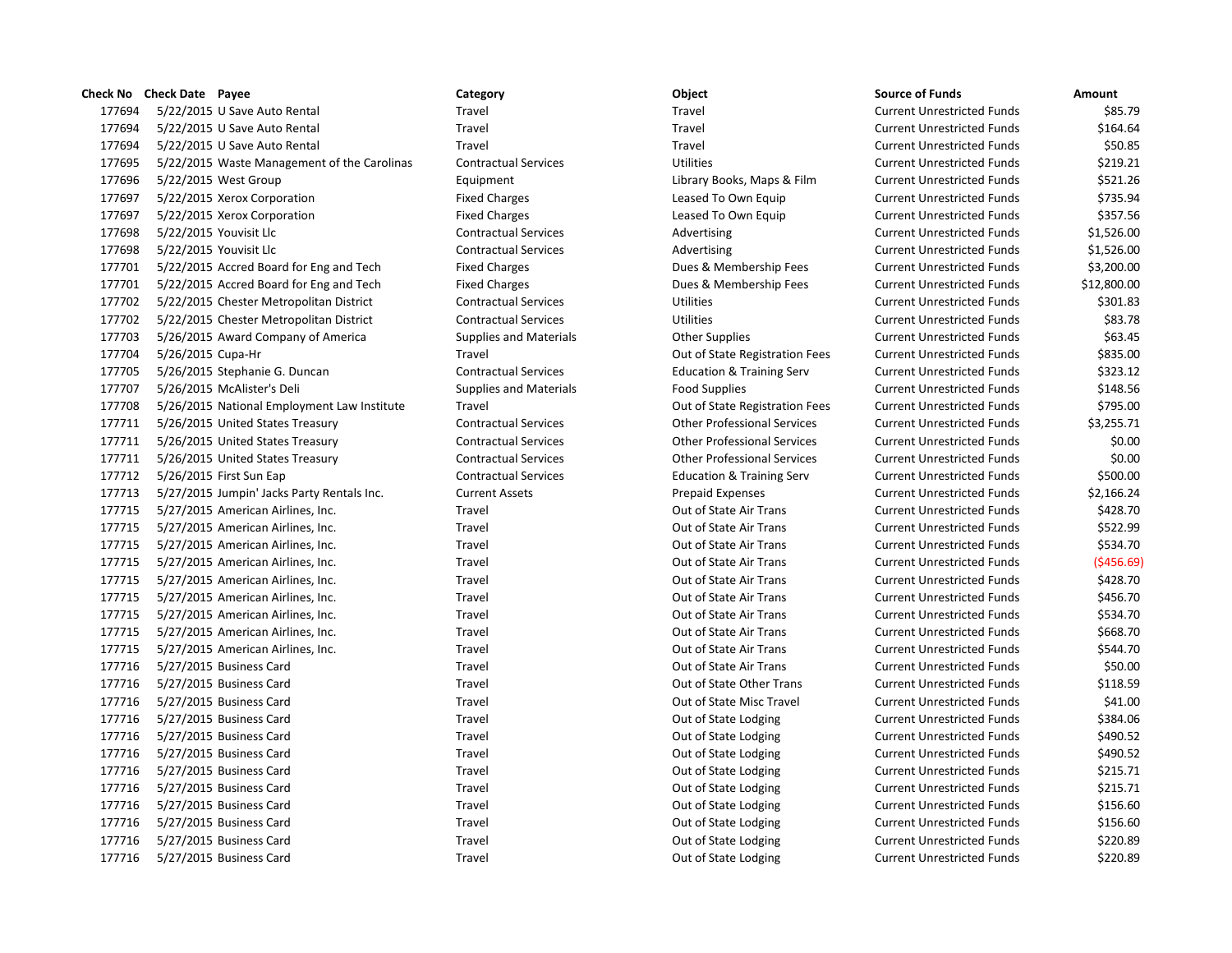|        | Check No Check Date Payee                     | Category                    | Object                            | <b>Source of Funds</b>            | Amount     |
|--------|-----------------------------------------------|-----------------------------|-----------------------------------|-----------------------------------|------------|
| 177716 | 5/27/2015 Business Card                       | Travel                      | Out of State Air Trans            | <b>Current Unrestricted Funds</b> | \$2.00     |
| 177716 | 5/27/2015 Business Card                       | Travel                      | In State Lodging                  | <b>Current Unrestricted Funds</b> | \$219.78   |
| 177716 | 5/27/2015 Business Card                       | Travel                      | In State Misc Travel Exp          | <b>Current Unrestricted Funds</b> | \$23.51    |
| 177716 | 5/27/2015 Business Card                       | Travel                      | In State Lodging                  | <b>Current Unrestricted Funds</b> | \$119.84   |
| 177716 | 5/27/2015 Business Card                       | Travel                      | In State Lodging                  | <b>Current Unrestricted Funds</b> | \$289.26   |
| 177716 | 5/27/2015 Business Card                       | Travel                      | In State Lodging                  | <b>Current Unrestricted Funds</b> | \$433.89   |
| 177716 | 5/27/2015 Business Card                       | Travel                      | In State Lodging                  | <b>Current Unrestricted Funds</b> | \$534.24   |
| 177716 | 5/27/2015 Business Card                       | Travel                      | In State Lodging                  | <b>Current Unrestricted Funds</b> | \$263.07   |
| 177716 | 5/27/2015 Business Card                       | Travel                      | Out of State Other Trans          | <b>Current Unrestricted Funds</b> | \$28.80    |
| 177716 | 5/27/2015 Business Card                       | Travel                      | Out of State Misc Travel          | <b>Current Unrestricted Funds</b> | \$16.34    |
| 177716 | 5/27/2015 Business Card                       | Travel                      | Travel                            | <b>Current Restricted Funds</b>   | \$16.93    |
| 177716 | 5/27/2015 Business Card                       | Travel                      | Out of State Lodging              | <b>Current Unrestricted Funds</b> | \$1,252.58 |
| 177717 | 5/27/2015 Business Card                       | Travel                      | Out of State Lodging              | <b>Current Restricted Funds</b>   | \$430.08   |
| 177717 | 5/27/2015 Business Card                       | Travel                      | Out of State Lodging              | <b>Current Restricted Funds</b>   | \$430.08   |
| 177717 | 5/27/2015 Business Card                       | Travel                      | Out of State Other Trans          | <b>Current Unrestricted Funds</b> | \$86.80    |
| 177717 | 5/27/2015 Business Card                       | Travel                      | Out of State Other Trans          | <b>Current Unrestricted Funds</b> | \$59.10    |
| 177717 | 5/27/2015 Business Card                       | Travel                      | In State Lodging                  | <b>Current Unrestricted Funds</b> | \$219.78   |
| 177717 | 5/27/2015 Business Card                       | Travel                      | In State Lodging                  | <b>Current Unrestricted Funds</b> | \$219.78   |
| 177717 | 5/27/2015 Business Card                       | Travel                      | In State Lodging                  | <b>Current Unrestricted Funds</b> | \$219.78   |
| 177717 | 5/27/2015 Business Card                       | Travel                      | In State Lodging                  | <b>Current Unrestricted Funds</b> | \$585.27   |
| 177717 | 5/27/2015 Business Card                       | Travel                      | In State Lodging                  | <b>Current Unrestricted Funds</b> | \$585.27   |
| 177717 | 5/27/2015 Business Card                       | Travel                      | In State Lodging                  | <b>Current Unrestricted Funds</b> | \$602.07   |
| 177717 | 5/27/2015 Business Card                       | Travel                      | In State Lodging                  | <b>Current Unrestricted Funds</b> | \$219.78   |
| 177717 | 5/27/2015 Business Card                       | Travel                      | In State Lodging                  | <b>Current Unrestricted Funds</b> | \$219.78   |
| 177717 | 5/27/2015 Business Card                       | Travel                      | In State Lodging                  | <b>Current Unrestricted Funds</b> | \$219.78   |
| 177717 | 5/27/2015 Business Card                       | Travel                      | In State Lodging                  | <b>Current Unrestricted Funds</b> | \$219.78   |
| 177717 | 5/27/2015 Business Card                       | Travel                      | In State Misc Travel Exp          | <b>Current Unrestricted Funds</b> | \$27.00    |
| 177717 | 5/27/2015 Business Card                       | Travel                      | In State Lodging                  | <b>Current Unrestricted Funds</b> | \$401.38   |
| 177717 | 5/27/2015 Business Card                       | Travel                      | Out of State Lodging              | <b>Current Unrestricted Funds</b> | \$875.44   |
| 177717 | 5/27/2015 Business Card                       | Travel                      | Out of State Lodging              | <b>Current Unrestricted Funds</b> | \$640.00   |
| 177717 | 5/27/2015 Business Card                       | <b>Contractual Services</b> | <b>Other Contractual Services</b> | <b>Current Unrestricted Funds</b> | \$635.73   |
| 177717 | 5/27/2015 Business Card                       | Travel                      | Out of State Air Trans            | <b>Current Unrestricted Funds</b> | \$50.00    |
| 177718 | 5/27/2015 South Carolina College Learning Cen | Travel                      | In State Registration Fee         | <b>Current Unrestricted Funds</b> | \$50.00    |
| 177718 | 5/27/2015 South Carolina College Learning Cen | Travel                      | In State Registration Fee         | <b>Current Unrestricted Funds</b> | \$50.00    |
| 177718 | 5/27/2015 South Carolina College Learning Cen | Travel                      | In State Registration Fee         | <b>Current Unrestricted Funds</b> | \$50.00    |
| 177718 | 5/27/2015 South Carolina College Learning Cen | Travel                      | In State Registration Fee         | <b>Current Unrestricted Funds</b> | \$50.00    |
| 177718 | 5/27/2015 South Carolina College Learning Cen | Travel                      | In State Registration Fee         | <b>Current Unrestricted Funds</b> | \$30.00    |
| 177718 | 5/27/2015 South Carolina College Learning Cen | Travel                      | In State Registration Fee         | <b>Current Unrestricted Funds</b> | \$50.00    |
| 177718 | 5/27/2015 South Carolina College Learning Cen | Travel                      | In State Registration Fee         | <b>Current Unrestricted Funds</b> | \$30.00    |
| 177718 | 5/27/2015 South Carolina College Learning Cen | Travel                      | In State Registration Fee         | <b>Current Unrestricted Funds</b> | \$50.00    |
| 177719 | 5/28/2015 Barnes and Noble College Bookstore  | <b>Current Liabilities</b>  | A/P CE Students Barnes & Noble    | <b>Current Unrestricted Funds</b> | \$71.85    |
| 177719 | 5/28/2015 Barnes and Noble College Bookstore  | <b>Current Liabilities</b>  | A/P CE Students Barnes & Noble    | <b>Current Unrestricted Funds</b> | \$201.03   |
| 177720 | 5/28/2015 Barnes and Noble College Bookstore  | <b>Current Liabilities</b>  | A/P College Barnes & Noble        | <b>Current Unrestricted Funds</b> | \$3,801.49 |
| 177721 | 5/28/2015 Business Card                       | Travel                      | In State Priv Auto                | <b>Current Unrestricted Funds</b> | \$285.98   |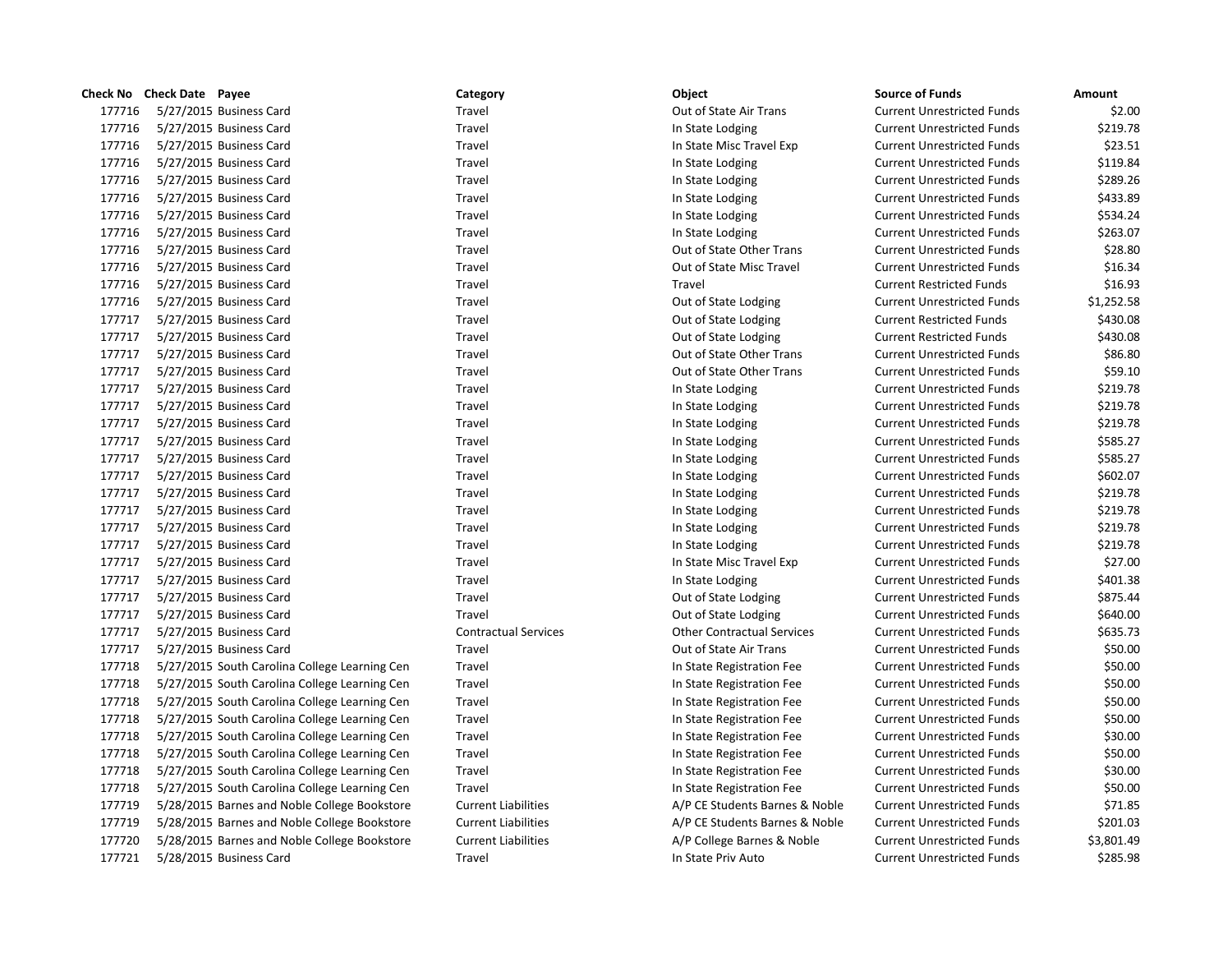|          | Check No Check Date Payee |                                        | Category                         | Object                               | <b>Source of Funds</b>            | Amount     |
|----------|---------------------------|----------------------------------------|----------------------------------|--------------------------------------|-----------------------------------|------------|
| 177721   |                           | 5/28/2015 Business Card                | Travel                           | Out of State Lodging                 | <b>Current Restricted Funds</b>   | \$911.00   |
| 177721   |                           | 5/28/2015 Business Card                | Travel                           | Out of State Air Trans               | <b>Current Restricted Funds</b>   | \$50.00    |
| 177721   |                           | 5/28/2015 Business Card                | Travel                           | Out of State Air Trans               | <b>Current Restricted Funds</b>   | \$50.00    |
| 177722   |                           | 5/28/2015 Panera Llc                   | <b>Supplies and Materials</b>    | <b>Food Supplies</b>                 | <b>Current Unrestricted Funds</b> | \$118.04   |
| 177722   |                           | 5/28/2015 Panera Llc                   | <b>Supplies and Materials</b>    | <b>Food Supplies</b>                 | <b>Current Unrestricted Funds</b> | \$174.36   |
| 177723   |                           | 5/28/2015 Project Management Institute | <b>Fixed Charges</b>             | Dues & Membership Fees               | <b>Current Unrestricted Funds</b> | \$75.00    |
| 177724   |                           | 5/28/2015 AWS Student Welding Chapter  | Op Revenue - Other Current Unres | Miscellaneous                        | <b>Current Unrestricted Funds</b> | \$100.00   |
| 177725   |                           | 5/29/2015 Finish-Line Promotions       | <b>Current Assets</b>            | <b>Prepaid Expenses</b>              | <b>Current Unrestricted Funds</b> | \$2,538.50 |
| 177726   |                           | 5/29/2015 Mellisa Nicholson            | <b>Current Assets</b>            | <b>Prepaid Expenses</b>              | <b>Current Unrestricted Funds</b> | \$750.00   |
| 177728   |                           | 5/29/2015 Finesse Band LLC             | <b>Current Assets</b>            | Prepayments                          | <b>Current Unrestricted Funds</b> | \$2,000.00 |
| 177729   |                           | 5/29/2015 Jostens Inc                  | Op Revenue - Other Current Unres | <b>Nursing Pins</b>                  | <b>Current Unrestricted Funds</b> | \$1,506.00 |
| 177729   |                           | 5/29/2015 Jostens Inc                  | <b>Supplies and Materials</b>    | <b>Other Supplies</b>                | <b>Current Unrestricted Funds</b> | \$179.05   |
| E0006409 |                           | 5/4/2015 YTC Employee                  | Travel                           | In State Priv Auto                   | <b>Current Unrestricted Funds</b> | \$40.44    |
| E0006410 |                           | 5/4/2015 YTC Employee                  | Travel                           | In State Priv Auto                   | <b>Current Unrestricted Funds</b> | \$78.77    |
| E0006411 |                           | 5/4/2015 YTC Employee                  | Travel                           | Out of State Priv Auto               | <b>Current Unrestricted Funds</b> | \$54.13    |
| E0006412 |                           | 5/4/2015 YTC Employee                  | Travel                           | In State Priv Auto                   | <b>Current Unrestricted Funds</b> | \$225.80   |
| E0006413 |                           | 5/4/2015 YTC Employee                  | Travel                           | Out of State Meals                   | <b>Current Unrestricted Funds</b> | \$71.00    |
| E0006413 |                           | 5/4/2015 YTC Employee                  | Travel                           | Out of State Priv Auto               | <b>Current Unrestricted Funds</b> | \$35.42    |
| E0006414 |                           | 5/4/2015 YTC Employee                  | Travel                           | In State Priv Auto                   | <b>Current Unrestricted Funds</b> | \$75.90    |
| E0006415 |                           | 5/12/2015 YTC Employee                 | Travel                           | In State Priv Auto                   | <b>Current Unrestricted Funds</b> | \$113.33   |
| E0006416 |                           | 5/12/2015 YTC Employee                 | Travel                           | In State Priv Auto                   | <b>Current Unrestricted Funds</b> | \$25.30    |
| E0006417 |                           | 5/12/2015 YTC Employee                 | Travel                           | In State Meals                       | <b>Current Unrestricted Funds</b> | \$31.00    |
| E0006418 |                           | 5/12/2015 YTC Employee                 | Travel                           | In State Priv Auto                   | <b>Current Unrestricted Funds</b> | \$124.12   |
| E0006419 |                           | 5/12/2015 YTC Employee                 | Travel                           | In State Priv Auto                   | <b>Current Restricted Funds</b>   | \$127.90   |
| E0006420 |                           | 5/12/2015 YTC Employee                 | Travel                           | In State Priv Auto                   | <b>Current Unrestricted Funds</b> | \$109.71   |
| E0006421 |                           | 5/12/2015 YTC Employee                 | Travel                           | In State Priv Auto                   | <b>Current Unrestricted Funds</b> | \$71.26    |
| E0006422 |                           | 5/12/2015 YTC Employee                 | Travel                           | In State Priv Auto                   | <b>Current Unrestricted Funds</b> | \$108.72   |
| E0006423 |                           | 5/12/2015 YTC Employee                 | Travel                           | In State Priv Auto                   | <b>Current Unrestricted Funds</b> | \$52.05    |
| E0006424 |                           | 5/12/2015 YTC Employee                 | Travel                           | In State Priv Auto                   | <b>Current Unrestricted Funds</b> | \$24.75    |
| E0006425 |                           | 5/14/2015 YTC Employee                 | Travel                           | Out of State Air Trans               | <b>Current Unrestricted Funds</b> | \$50.00    |
| E0006425 |                           | 5/14/2015 YTC Employee                 | Travel                           | Out of State Priv Auto               | <b>Current Unrestricted Funds</b> | \$18.16    |
| E0006425 |                           | 5/14/2015 YTC Employee                 | Travel                           | Out of State Lodging                 | <b>Current Unrestricted Funds</b> | \$653.21   |
| E0006425 |                           | 5/14/2015 YTC Employee                 | Travel                           | Out of State Meals                   | <b>Current Unrestricted Funds</b> | \$73.00    |
| E0006426 |                           | 5/14/2015 YTC Employee                 | Travel                           | In State Priv Auto                   | <b>Current Unrestricted Funds</b> | \$74.23    |
| E0006427 |                           | 5/14/2015 YTC Employee                 | Travel                           | In State Priv Auto                   | <b>Current Unrestricted Funds</b> | \$85.68    |
| E0006427 |                           | 5/14/2015 YTC Employee                 | Travel                           | Non Deductible Meals                 | <b>Current Unrestricted Funds</b> | \$7.00     |
| E0006428 |                           | 5/14/2015 YTC Employee                 | Travel                           | In State Priv Auto                   | <b>Current Unrestricted Funds</b> | \$124.20   |
| E0006429 |                           | 5/14/2015 YTC Employee                 | <b>Contractual Services</b>      | <b>Education &amp; Training Serv</b> | <b>Current Unrestricted Funds</b> | \$1,290.00 |
| E0006430 |                           | 5/14/2015 YTC Employee                 | Travel                           | In State Priv Auto                   | <b>Current Unrestricted Funds</b> | \$24.38    |
| E0006431 |                           | 5/14/2015 YTC Employee                 | Travel                           | In State Priv Auto                   | <b>Current Unrestricted Funds</b> | \$381.23   |
| E0006432 |                           | 5/14/2015 YTC Employee                 | Travel                           | In State Priv Auto                   | <b>Current Unrestricted Funds</b> | \$24.04    |
| E0006433 |                           | 5/14/2015 YTC Employee                 | Travel                           | In State Priv Auto                   | <b>Current Unrestricted Funds</b> | \$24.16    |
| E0006434 |                           | 5/14/2015 YTC Employee                 | <b>Contractual Services</b>      | <b>Education &amp; Training Serv</b> | <b>Current Unrestricted Funds</b> | \$2,000.00 |
| E0006435 |                           | 5/14/2015 YTC Employee                 | Travel                           | In State Priv Auto                   | <b>Current Unrestricted Funds</b> | \$262.89   |

|          | Category                         | Object                               |
|----------|----------------------------------|--------------------------------------|
|          | Travel                           | Out of State Lodging                 |
|          | Travel                           | Out of State Air Trans               |
|          | Travel                           | Out of State Air Trans               |
|          | <b>Supplies and Materials</b>    | <b>Food Supplies</b>                 |
|          | <b>Supplies and Materials</b>    | <b>Food Supplies</b>                 |
| าstitute | <b>Fixed Charges</b>             | Dues & Membership Fees               |
| Chapter  | Op Revenue - Other Current Unres | Miscellaneous                        |
|          | <b>Current Assets</b>            | <b>Prepaid Expenses</b>              |
|          | <b>Current Assets</b>            | <b>Prepaid Expenses</b>              |
|          | <b>Current Assets</b>            | Prepayments                          |
|          | Op Revenue - Other Current Unres | <b>Nursing Pins</b>                  |
|          | <b>Supplies and Materials</b>    | <b>Other Supplies</b>                |
|          | Travel                           | In State Priv Auto                   |
|          | Travel                           | In State Priv Auto                   |
|          | Travel                           | Out of State Priv Auto               |
|          | Travel                           | In State Priv Auto                   |
|          | Travel                           | Out of State Meals                   |
|          | Travel                           | Out of State Priv Auto               |
|          | Travel                           | In State Priv Auto                   |
|          | Travel                           | In State Priv Auto                   |
|          | Travel                           | In State Priv Auto                   |
|          | Travel                           | In State Meals                       |
|          | Travel                           | In State Priv Auto                   |
|          | Travel                           | In State Priv Auto                   |
|          | Travel                           | In State Priv Auto                   |
|          | Travel                           | In State Priv Auto                   |
|          | Travel                           | In State Priv Auto                   |
|          | Travel                           | In State Priv Auto                   |
|          | Travel                           | In State Priv Auto                   |
|          | Travel                           | Out of State Air Trans               |
|          | Travel                           | Out of State Priv Auto               |
|          | Travel                           | Out of State Lodging                 |
|          | Travel                           | Out of State Meals                   |
|          | Travel                           | In State Priv Auto                   |
|          | Travel                           | In State Priv Auto                   |
|          | Travel                           | Non Deductible Meals                 |
|          | Travel                           | In State Priv Auto                   |
|          | <b>Contractual Services</b>      | <b>Education &amp; Training Serv</b> |
|          | Travel                           | In State Priv Auto                   |
|          | Travel                           | In State Priv Auto                   |
|          | Travel                           | In State Priv Auto                   |
|          | Travel                           | In State Priv Auto                   |
|          | <b>Contractual Services</b>      | <b>Education &amp; Training Serv</b> |
|          | Travel                           | In State Priv Auto                   |

|          | Check No Check Date Payee              | Category                         | Object                               | <b>Source of Funds</b>            | Amount     |
|----------|----------------------------------------|----------------------------------|--------------------------------------|-----------------------------------|------------|
| 177721   | 5/28/2015 Business Card                | Travel                           | Out of State Lodging                 | <b>Current Restricted Funds</b>   | \$911.00   |
| 177721   | 5/28/2015 Business Card                | Travel                           | Out of State Air Trans               | <b>Current Restricted Funds</b>   | \$50.00    |
| 177721   | 5/28/2015 Business Card                | Travel                           | Out of State Air Trans               | <b>Current Restricted Funds</b>   | \$50.00    |
| 177722   | 5/28/2015 Panera Llc                   | <b>Supplies and Materials</b>    | <b>Food Supplies</b>                 | <b>Current Unrestricted Funds</b> | \$118.04   |
| 177722   | 5/28/2015 Panera Llc                   | <b>Supplies and Materials</b>    | <b>Food Supplies</b>                 | <b>Current Unrestricted Funds</b> | \$174.36   |
| 177723   | 5/28/2015 Project Management Institute | <b>Fixed Charges</b>             | Dues & Membership Fees               | <b>Current Unrestricted Funds</b> | \$75.00    |
| 177724   | 5/28/2015 AWS Student Welding Chapter  | Op Revenue - Other Current Unres | Miscellaneous                        | <b>Current Unrestricted Funds</b> | \$100.00   |
| 177725   | 5/29/2015 Finish-Line Promotions       | <b>Current Assets</b>            | <b>Prepaid Expenses</b>              | <b>Current Unrestricted Funds</b> | \$2,538.50 |
| 177726   | 5/29/2015 Mellisa Nicholson            | <b>Current Assets</b>            | <b>Prepaid Expenses</b>              | <b>Current Unrestricted Funds</b> | \$750.00   |
| 177728   | 5/29/2015 Finesse Band LLC             | <b>Current Assets</b>            | Prepayments                          | <b>Current Unrestricted Funds</b> | \$2,000.00 |
| 177729   | 5/29/2015 Jostens Inc                  | Op Revenue - Other Current Unres | <b>Nursing Pins</b>                  | <b>Current Unrestricted Funds</b> | \$1,506.00 |
| 177729   | 5/29/2015 Jostens Inc                  | <b>Supplies and Materials</b>    | <b>Other Supplies</b>                | <b>Current Unrestricted Funds</b> | \$179.05   |
| E0006409 | 5/4/2015 YTC Employee                  | Travel                           | In State Priv Auto                   | <b>Current Unrestricted Funds</b> | \$40.44    |
| E0006410 | 5/4/2015 YTC Employee                  | Travel                           | In State Priv Auto                   | <b>Current Unrestricted Funds</b> | \$78.77    |
| E0006411 | 5/4/2015 YTC Employee                  | Travel                           | Out of State Priv Auto               | <b>Current Unrestricted Funds</b> | \$54.13    |
| E0006412 | 5/4/2015 YTC Employee                  | Travel                           | In State Priv Auto                   | <b>Current Unrestricted Funds</b> | \$225.80   |
| E0006413 | 5/4/2015 YTC Employee                  | Travel                           | Out of State Meals                   | <b>Current Unrestricted Funds</b> | \$71.00    |
| E0006413 | 5/4/2015 YTC Employee                  | Travel                           | Out of State Priv Auto               | <b>Current Unrestricted Funds</b> | \$35.42    |
| E0006414 | 5/4/2015 YTC Employee                  | Travel                           | In State Priv Auto                   | <b>Current Unrestricted Funds</b> | \$75.90    |
| E0006415 | 5/12/2015 YTC Employee                 | Travel                           | In State Priv Auto                   | <b>Current Unrestricted Funds</b> | \$113.33   |
| E0006416 | 5/12/2015 YTC Employee                 | Travel                           | In State Priv Auto                   | <b>Current Unrestricted Funds</b> | \$25.30    |
| E0006417 | 5/12/2015 YTC Employee                 | Travel                           | In State Meals                       | <b>Current Unrestricted Funds</b> | \$31.00    |
| E0006418 | 5/12/2015 YTC Employee                 | Travel                           | In State Priv Auto                   | <b>Current Unrestricted Funds</b> | \$124.12   |
| E0006419 | 5/12/2015 YTC Employee                 | Travel                           | In State Priv Auto                   | <b>Current Restricted Funds</b>   | \$127.90   |
| E0006420 | 5/12/2015 YTC Employee                 | Travel                           | In State Priv Auto                   | <b>Current Unrestricted Funds</b> | \$109.71   |
| E0006421 | 5/12/2015 YTC Employee                 | Travel                           | In State Priv Auto                   | <b>Current Unrestricted Funds</b> | \$71.26    |
| E0006422 | 5/12/2015 YTC Employee                 | Travel                           | In State Priv Auto                   | <b>Current Unrestricted Funds</b> | \$108.72   |
| E0006423 | 5/12/2015 YTC Employee                 | Travel                           | In State Priv Auto                   | <b>Current Unrestricted Funds</b> | \$52.05    |
| E0006424 | 5/12/2015 YTC Employee                 | Travel                           | In State Priv Auto                   | <b>Current Unrestricted Funds</b> | \$24.75    |
| E0006425 | 5/14/2015 YTC Employee                 | Travel                           | Out of State Air Trans               | <b>Current Unrestricted Funds</b> | \$50.00    |
| E0006425 | 5/14/2015 YTC Employee                 | Travel                           | Out of State Priv Auto               | <b>Current Unrestricted Funds</b> | \$18.16    |
| E0006425 | 5/14/2015 YTC Employee                 | Travel                           | Out of State Lodging                 | <b>Current Unrestricted Funds</b> | \$653.21   |
| E0006425 | 5/14/2015 YTC Employee                 | Travel                           | Out of State Meals                   | <b>Current Unrestricted Funds</b> | \$73.00    |
| E0006426 | 5/14/2015 YTC Employee                 | Travel                           | In State Priv Auto                   | <b>Current Unrestricted Funds</b> | \$74.23    |
| E0006427 | 5/14/2015 YTC Employee                 | Travel                           | In State Priv Auto                   | <b>Current Unrestricted Funds</b> | \$85.68    |
| E0006427 | 5/14/2015 YTC Employee                 | Travel                           | Non Deductible Meals                 | <b>Current Unrestricted Funds</b> | \$7.00     |
| E0006428 | 5/14/2015 YTC Employee                 | Travel                           | In State Priv Auto                   | <b>Current Unrestricted Funds</b> | \$124.20   |
| E0006429 | 5/14/2015 YTC Employee                 | <b>Contractual Services</b>      | <b>Education &amp; Training Serv</b> | <b>Current Unrestricted Funds</b> | \$1,290.00 |
| E0006430 | 5/14/2015 YTC Employee                 | Travel                           | In State Priv Auto                   | <b>Current Unrestricted Funds</b> | \$24.38    |
| E0006431 | 5/14/2015 YTC Employee                 | Travel                           | In State Priv Auto                   | <b>Current Unrestricted Funds</b> | \$381.23   |
| E0006432 | 5/14/2015 YTC Employee                 | Travel                           | In State Priv Auto                   | <b>Current Unrestricted Funds</b> | \$24.04    |
| E0006433 | 5/14/2015 YTC Employee                 | Travel                           | In State Priv Auto                   | <b>Current Unrestricted Funds</b> | \$24.16    |
| E0006434 | 5/14/2015 YTC Employee                 | <b>Contractual Services</b>      | <b>Education &amp; Training Serv</b> | <b>Current Unrestricted Funds</b> | \$2,000.00 |
| F0006435 | 5/14/2015 YTC Employee                 | Travel                           | In State Priv Auto                   | <b>Current Unrestricted Funds</b> | \$262.89   |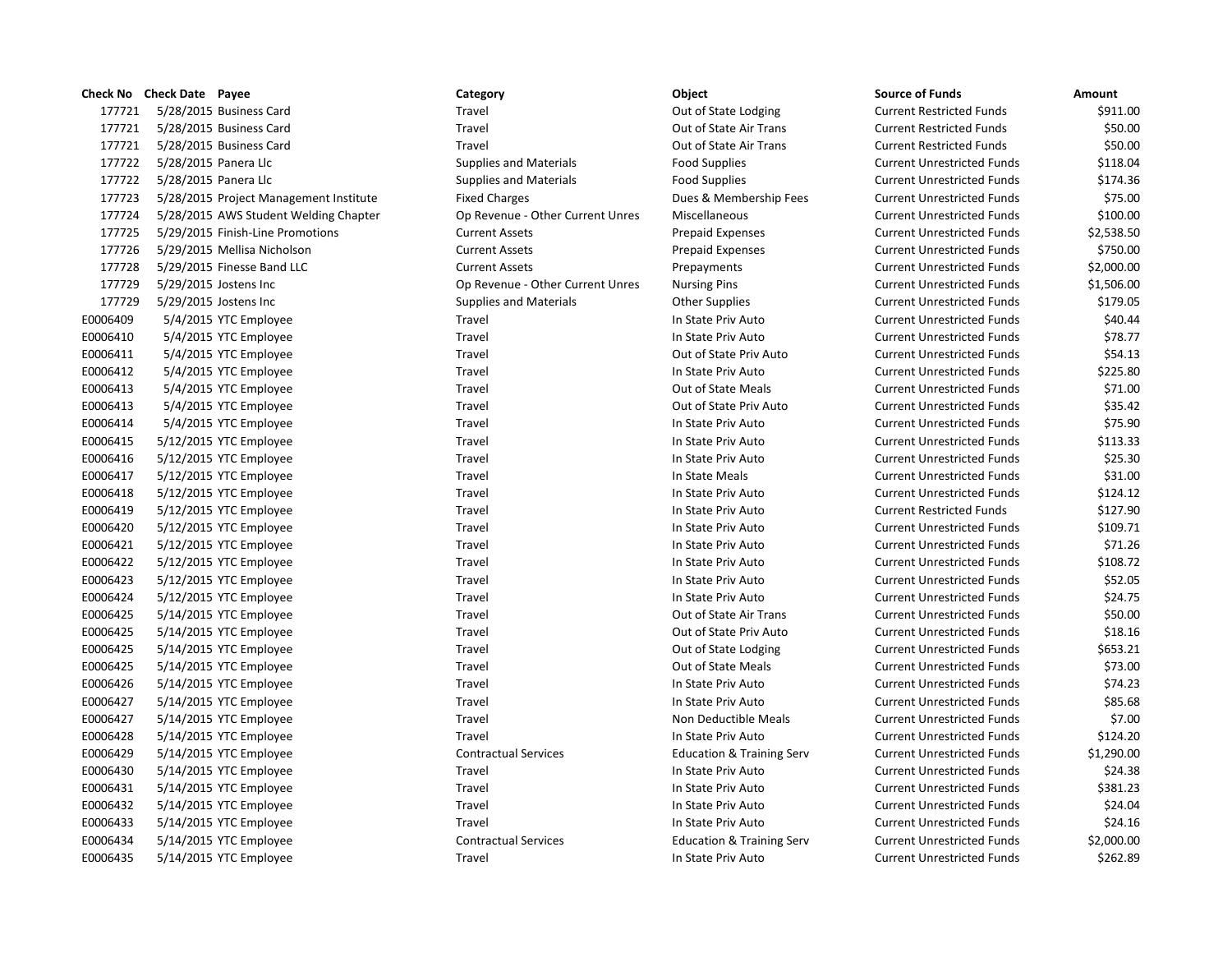| <b>Check No</b> | <b>Check Date Payee</b> | Category | Object                         | <b>Source of Funds</b>            | Amount     |
|-----------------|-------------------------|----------|--------------------------------|-----------------------------------|------------|
| E0006436        | 5/14/2015 YTC Employee  | Travel   | In State Priv Auto             | <b>Current Unrestricted Funds</b> | \$23.00    |
| E0006437        | 5/14/2015 YTC Employee  | Travel   | Out of State Meals             | <b>Current Unrestricted Funds</b> | \$31.50    |
| E0006437        | 5/14/2015 YTC Employee  | Travel   | Out of State Priv Auto         | <b>Current Unrestricted Funds</b> | \$34.38    |
| E0006438        | 5/14/2015 YTC Employee  | Travel   | In State Priv Auto             | <b>Current Unrestricted Funds</b> | \$58.42    |
| E0006439        | 5/18/2015 YTC Employee  | Travel   | In State Priv Auto             | <b>Current Unrestricted Funds</b> | \$519.91   |
| E0006440        | 5/18/2015 YTC Employee  | Travel   | Out of State Meals             | <b>Current Unrestricted Funds</b> | \$87.00    |
| E0006440        | 5/18/2015 YTC Employee  | Travel   | Out of State Other Trans       | <b>Current Unrestricted Funds</b> | \$91.00    |
| E0006441        | 5/18/2015 YTC Employee  | Travel   | Out of State Meals             | <b>Current Unrestricted Funds</b> | \$128.00   |
| E0006441        | 5/18/2015 YTC Employee  | Travel   | Out of State Priv Auto         | <b>Current Unrestricted Funds</b> | \$18.16    |
| E0006442        | 5/18/2015 YTC Employee  | Travel   | In State Priv Auto             | <b>Current Unrestricted Funds</b> | \$27.60    |
| E0006443        | 5/18/2015 YTC Employee  | Travel   | In State Priv Auto             | <b>Current Unrestricted Funds</b> | \$680.28   |
| E0006444        | 5/18/2015 YTC Employee  | Travel   | Out of State Priv Auto         | <b>Current Unrestricted Funds</b> | \$147.20   |
| E0006444        | 5/18/2015 YTC Employee  | Travel   | Out of State Lodging           | <b>Current Unrestricted Funds</b> | \$397.38   |
| E0006444        | 5/18/2015 YTC Employee  | Travel   | Out of State Meals             | <b>Current Unrestricted Funds</b> | \$21.00    |
| E0006444        | 5/18/2015 YTC Employee  | Travel   | Out of State Registration Fees | <b>Current Unrestricted Funds</b> | \$100.00   |
| E0006445        | 5/18/2015 YTC Employee  | Travel   | In State Priv Auto             | <b>Current Unrestricted Funds</b> | \$83.11    |
| E0006446        | 5/20/2015 YTC Employee  | Travel   | Out of State Meals             | <b>Current Restricted Funds</b>   | \$105.00   |
| E0006446        | 5/20/2015 YTC Employee  | Travel   | Out of State Registration Fees | <b>Current Restricted Funds</b>   | \$252.00   |
| E0006447        | 5/20/2015 YTC Employee  | Travel   | Out of State Other Trans       | <b>Current Unrestricted Funds</b> | \$82.10    |
| E0006447        | 5/20/2015 YTC Employee  | Travel   | Out of State Meals             | <b>Current Unrestricted Funds</b> | \$87.00    |
| E0006447        | 5/20/2015 YTC Employee  | Travel   | Out of State Priv Auto         | <b>Current Unrestricted Funds</b> | \$27.62    |
| E0006448        | 5/21/2015 YTC Employee  | Travel   | In State Priv Auto             | <b>Current Unrestricted Funds</b> | \$99.48    |
| E0006449        | 5/21/2015 YTC Employee  | Travel   | Out of State Priv Auto         | <b>Current Unrestricted Funds</b> | \$199.40   |
| E0006449        | 5/21/2015 YTC Employee  | Travel   | In State Priv Auto             | <b>Current Unrestricted Funds</b> | \$228.64   |
| E0006450        | 5/21/2015 YTC Employee  | Travel   | In State Priv Auto             | <b>Current Unrestricted Funds</b> | \$7.54     |
| E0006451        | 5/21/2015 YTC Employee  | Travel   | Out of State Meals             | <b>Current Unrestricted Funds</b> | \$183.00   |
| E0006451        | 5/21/2015 YTC Employee  | Travel   | Out of State Lodging           | <b>Current Unrestricted Funds</b> | \$1,429.02 |
| E0006451        | 5/21/2015 YTC Employee  | Travel   | Out of State Priv Auto         | <b>Current Unrestricted Funds</b> | \$31.92    |
| E0006451        | 5/21/2015 YTC Employee  | Travel   | Out of State Other Trans       | <b>Current Unrestricted Funds</b> | \$50.00    |
| E0006451        | 5/21/2015 YTC Employee  | Travel   | Out of State Registration Fees | <b>Current Unrestricted Funds</b> | \$850.00   |
| E0006451        | 5/21/2015 YTC Employee  | Travel   | Out of State Misc Travel       | <b>Current Unrestricted Funds</b> | \$70.00    |
| E0006452        | 5/22/2015 YTC Employee  | Travel   | Out of State Priv Auto         | <b>Current Unrestricted Funds</b> | \$79.76    |
| E0006453        | 5/22/2015 YTC Employee  | Travel   | Out of State Meals             | <b>Current Unrestricted Funds</b> | \$9.00     |
| E0006453        | 5/22/2015 YTC Employee  | Travel   | Out of State Priv Auto         | <b>Current Unrestricted Funds</b> | \$25.30    |
| E0006454        | 5/26/2015 YTC Employee  | Travel   | In State Priv Auto             | <b>Current Unrestricted Funds</b> | \$71.22    |
| E0006455        | 5/26/2015 YTC Employee  | Travel   | Out of State Meals             | <b>Current Unrestricted Funds</b> | \$156.00   |
| E0006455        | 5/26/2015 YTC Employee  | Travel   | Out of State Other Trans       | <b>Current Unrestricted Funds</b> | \$15.01    |
| E0006456        | 5/26/2015 YTC Employee  | Travel   | In State Priv Auto             | <b>Current Unrestricted Funds</b> | \$84.18    |
| E0006457        | 5/26/2015 YTC Employee  | Travel   | Out of State Meals             | <b>Current Unrestricted Funds</b> | \$43.00    |
| E0006457        | 5/26/2015 YTC Employee  | Travel   | Out of State Other Trans       | <b>Current Unrestricted Funds</b> | \$75.90    |
| E0006457        | 5/26/2015 YTC Employee  | Travel   | Out of State Registration Fees | <b>Current Unrestricted Funds</b> | \$1,150.00 |
| E0006457        | 5/26/2015 YTC Employee  | Travel   | Out of State Priv Auto         | <b>Current Unrestricted Funds</b> | \$37.95    |
| E0006457        | 5/26/2015 YTC Employee  | Travel   | Out of State Air Trans         | <b>Current Unrestricted Funds</b> | \$514.70   |
| E0006457        | 5/26/2015 YTC Employee  | Travel   | Out of State Lodging           | <b>Current Unrestricted Funds</b> | \$687.95   |